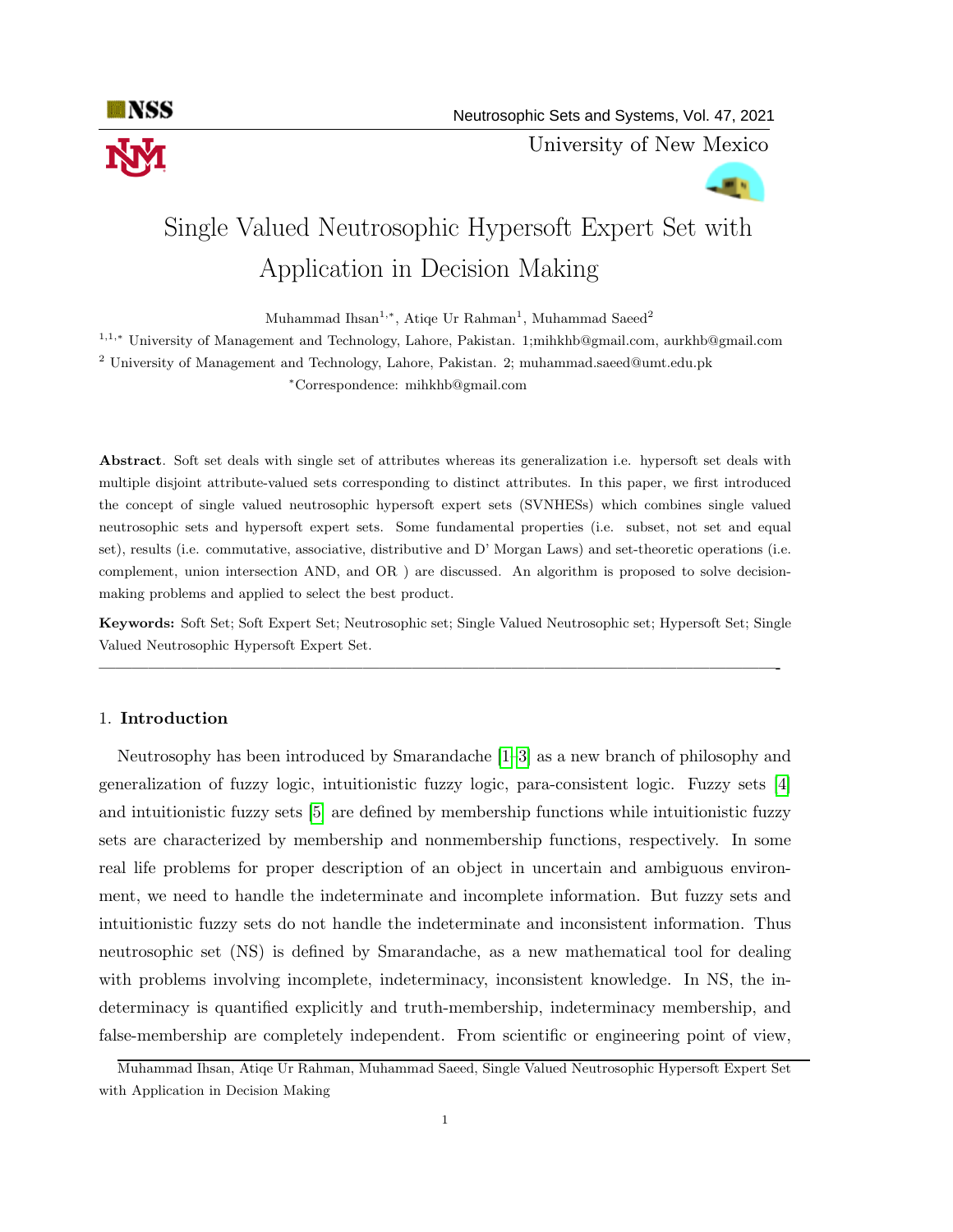the neutrosophic set and set- theoretic view, operators need to be specified. Otherwise, it will be difficult to apply in the real applications. Therefore, Wang et al [\[6\]](#page-19-0) defined a single valued neutrosophic set (SVNS) and then provided the set theoretic operations and various properties of single valued neutrosophic sets. Broumi et al. [\[7\]](#page-19-1) defined single valued neutrosophic soft expert sets and applied it in decision making.

Molodtsov [\[8\]](#page-19-2) conceptualized soft set theory as a new parameterized family of subsets of the universe of discourse. Maji et al. [\[9\]](#page-19-3) developed fuzzy soft set as a parametrization tool to deal with uncertainty. The fundamentals of soft set like subset, union, intersection, relations, functions etc., have been investigated by researchers [\[10–](#page-19-4)[15\]](#page-19-5). Alkhazaleh et al. [\[16,](#page-19-6)[17\]](#page-19-7) conceptualized soft expert set and fuzzy soft expert set. They discussed their applications in decision making. Broumi et al. [\[18\]](#page-19-8) conceptualized intuitionistic fuzzy soft expert sets and presented its application in decision making.

In 2018, Smarandache [\[19\]](#page-19-9) generalized soft set to hypersoft set by replacing single attributevalued function to multi-attribute valued function. Saeed et al. [\[20\]](#page-19-10) and Mujahid et al. [\[21\]](#page-19-11) discussed the rudiments of hypersoft sets along with illustrative examples. Rahman et al. [\[22–](#page-19-12)[30\]](#page-20-1) discussed the notions of complex set, convex set, parameterization, bijection, neutrosophic graph and rough set under hypersoft set environment. Saeed et al. [\[31–](#page-20-2)[36\]](#page-20-3) explored the concepts of complex multi-fuzzy set, mappings and neutrosophic graph with hypersoft settings. They discussed application of these models in decision-making problems. Ihsan et al. [\[37,](#page-20-4) [38\]](#page-20-5) introduced the expert system with multi-decisive opinions embedded with hypersoft set scenario. Some decision-making techniques i.e. TOPSIS etc. have been discussed for hypersoft set and its hybrids by researchers [\[39–](#page-20-6)[43\]](#page-20-7).

Having motivation from above literature, new notions of single valued neutrosophic hypersoft expert set are developed and an application is discussed in decision making through a proposed method. The pattern of rest of the paper is: section 2 reviews the notions of soft sets, fuzzy soft set, fuzzy soft expert set, hypersoft set and relevant definitions used in the proposed work. Section 3, presents notions of single valued neutrosophic hypersoft expert set with properties. Section 4, demonstrates an application of this concept in a decision-making problem. Section 5, concludes the paper.

#### 2. Preliminaries

In this section, some basic definitions and terms regarding the main study, are presented from the literature.

#### Definition 2.1. [\[8\]](#page-19-2)

Let  $P(\Omega)$  denote power set of  $\Omega$ (universe of discourse) and F be a collection of parameters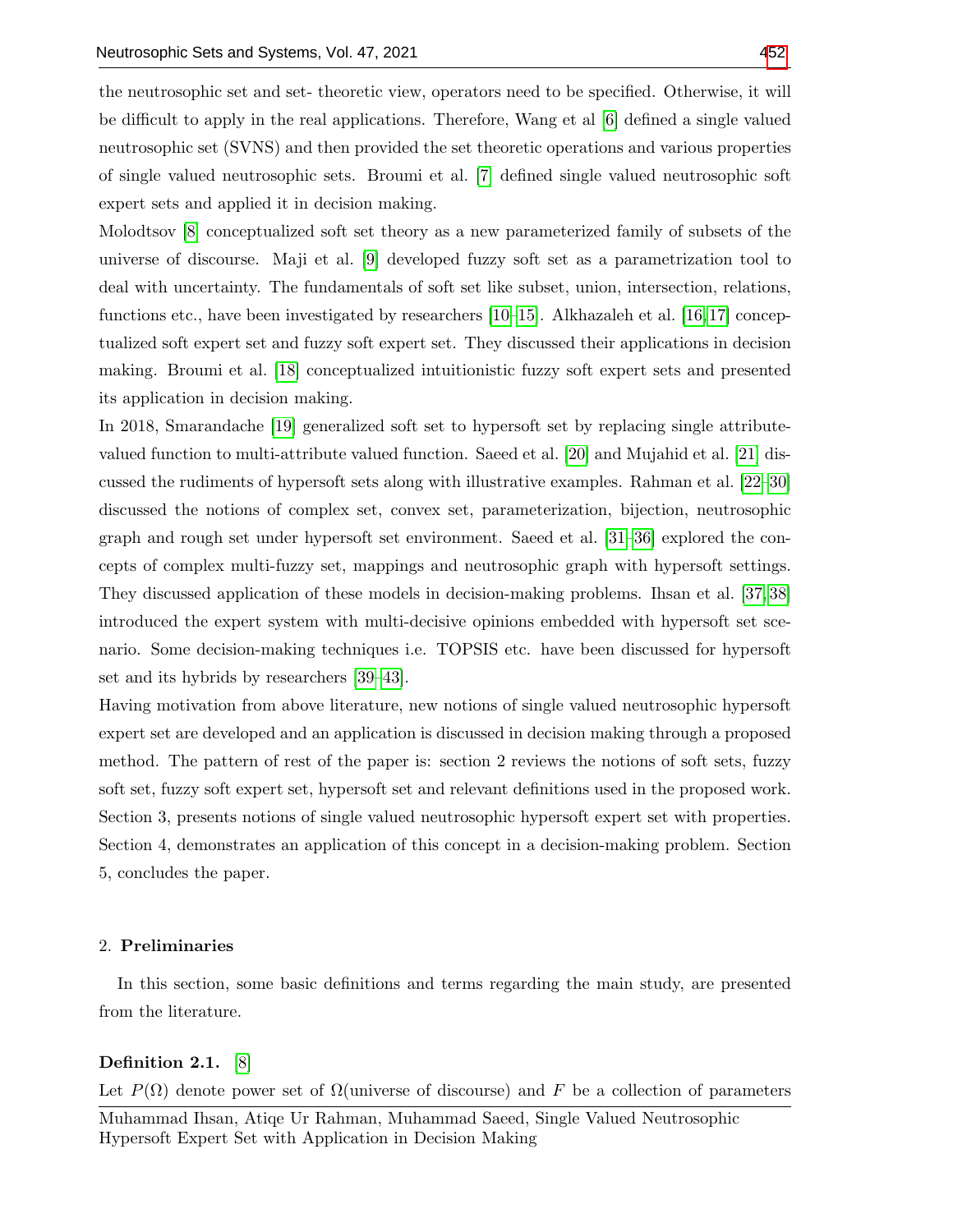defining  $\Omega$ . A *soft set*  $\Psi_M$  is defined by mapping

$$
\Psi_M: F \to P(\Omega).
$$

**Definition 2.2.** [\[9\]](#page-19-3) Suppose  $\Omega$  be a set of universe, while F is a set of parameters. Here  $I^{\Omega}$ represents the power set of all fuzzy subsets of  $Ω$ . Let  $C \subseteq F$ . A pair  $(R, C)$  is called a fuzzy soft set with  $R$  is a mapping given by

$$
R: C \to I^{\Omega}.
$$

#### Definition 2.3. [\[16\]](#page-19-6)

Assume that Y be a set of specialists (operators) and  $\ddot{O}$  be a set of conclusions,  $T = F \times Y \times \ddot{O}$ with  $S \subseteq T$  where  $\Omega$  denotes the universe, F a set of parameters.

A pair $(\Phi, S)$  is known as a *soft expert set* over  $\Omega$ , where H is a mapping given by

$$
\Phi: S \to P(\Omega).
$$

**Definition 2.4.** [\[17\]](#page-19-7) A pair  $(H, C)$  is called a fuzzy soft expert set over  $\Omega$  where F is a mapping given by

$$
H:C\to I^{\Omega}
$$

where  $I^{\Omega}$  the set of all fuzzy subsets of  $\Omega$ .

**Definition 2.5.** [\[2\]](#page-18-4) Suppose  $\Omega$  denotes the universe of discourse then the neutrosophic set N is an object with the form

 $N = \{ \langle \beta : \mu_N(\beta), \nu_N(\beta), \omega_N(\beta) \rangle, \beta \in \Omega \}$ 

While the functions  $\mu_N(\beta), \nu_N(\beta), \omega_N(\beta)$  :  $\Omega \to ]-0,1^+[$  denote the degree of membership, indeterminacy and non membership respectively for all  $\beta \in \Omega$  with the condition  $-0 \leq \mu_N(\beta) + \nu_N(\beta) + \omega_N(\beta) \leq 3^+.$ 

**Definition 2.6.** [\[6\]](#page-19-0) Let  $\Omega$  be a set of points (objects), with a generic element in  $\Omega$  denoted by β. A single valued neutrosophic set (SVNS) N in  $\Omega$  is defined by truth-membership function  $T_N$ , indeterminacy-membership function  $I_N$  and falsity-membership function  $F_N$ .  $T_N$ ,  $I_N$ ,  $F_N \in [0,1]$  for all  $\beta$  in  $\Omega$  with the condition  $0 \leq T_N(\beta) + I_N(\beta) + F_N(\beta) \leq 3.$ 

#### Definition 2.7. [\[19\]](#page-19-9)

Let  $h_1, h_2, h_3, \ldots, h_m$ , for  $m \geq 1$ , be m distinct attributes, whose corresponding attribute values are respectively the sets  $H_1, H_2, H_3, \ldots, H_m$ , with  $H_i \cap H_j = \emptyset$ , for  $i \neq j$ , and  $i, j \in$  $\{1, 2, 3, \ldots, m\}$ . Then the pair  $(\Psi, G)$ , where  $G = H_1 \times H_2 \times H_3 \times \ldots \times H_m$  and  $\Psi : G \to P(\Omega)$ is called a *hypersoft Set* over  $\Omega$ .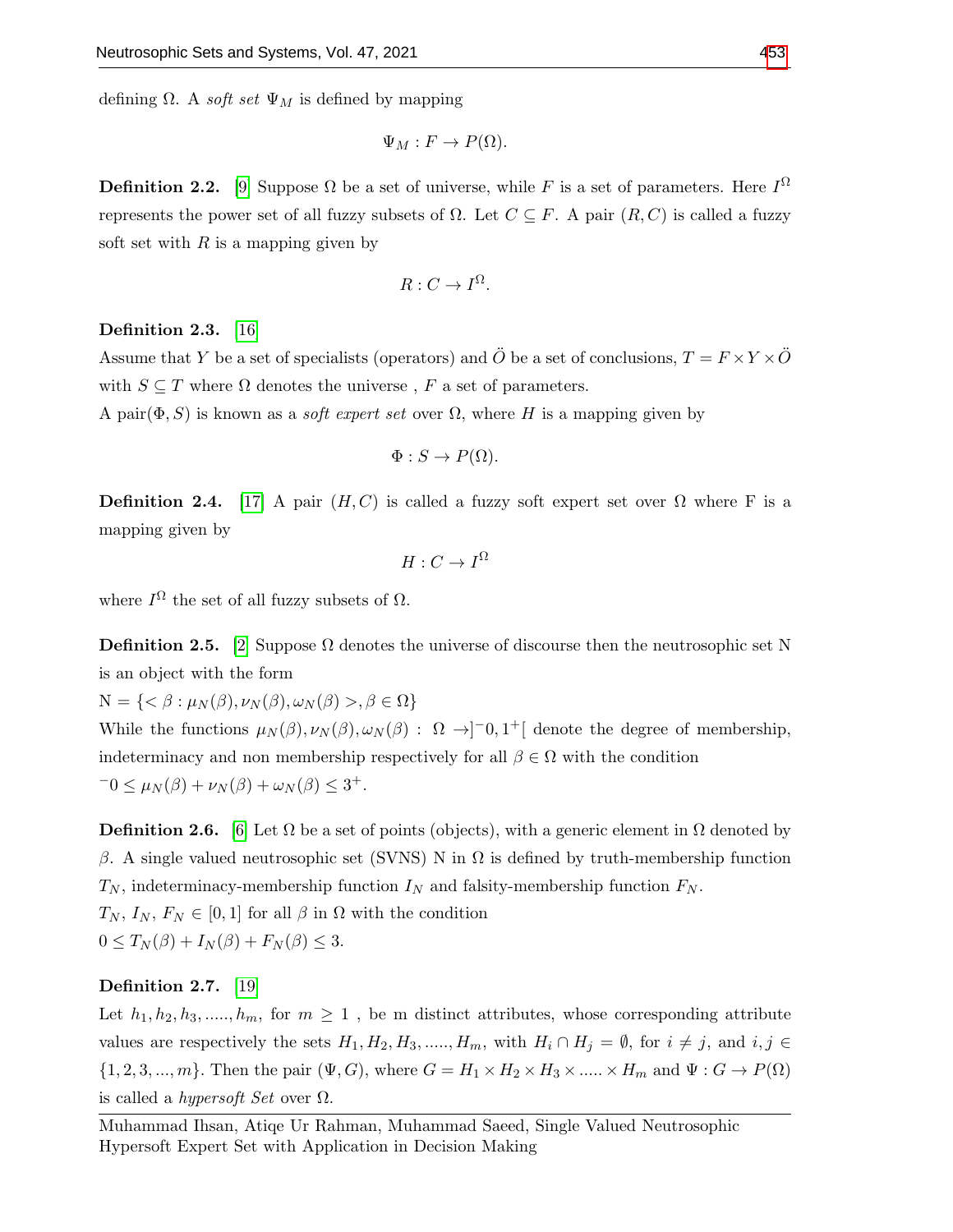#### 3. Single Valued Neutrosophic Hypersoft Expert set (SVNHSE-Set)

In this section, a new structure of single valued neutrosophic hypersoft expert set is developed and some properties are discussed.

#### Definition 3.1. Fuzzy Hypersoft Expert set (FHSE-Set)

A pair $(\xi, \mathbb{S})$  is known as a *fuzzy hypersoft expert set* over  $\prod$ , where

$$
\xi:\mathbb{S}\to I^{\coprod}
$$

where

- $I^{\text{II}}$  is collection of all fuzzy subsets of  $\text{II}$
- $\mathbb{S} \subseteq \mathcal{H} = \mathcal{G} \times \mathcal{D} \times \mathbb{C}$
- $G = G_1 \times G_2 \times G_3 \times \ldots \times G_p$  where  $G_i$  are disjoint attributive-valued sets corresponding to distinct attributes  $g_i$ ,  $i = 1, 2, 3, ..., p$
- D be a set of specialists (operators)
- C be a set of conclusions

For simplicity,  $\mathbb{C} = \{0 = disagree, 1 = agree\}.$ 

<span id="page-3-0"></span>Definition 3.2. Single Valued Neutrosophic Hypersoft Expert set (SVNHSE-Set) A pair( $\xi$ , S) in definition [3.2,](#page-3-0) is known as a *single valued neutrosophic hypersoft expert set* over  $\prod$  if

$$
\xi: \mathbb{S} \to SVNF^{\coprod}
$$

with  $SVNF^{\text{II}}$  is collection of all single valued neutrosophic subsets of  $\text{II}$ 

<span id="page-3-1"></span>Example 3.3. Suppose that a multi-national company aims to proceed the evaluation of certain specialists about its certain products. Let  $\prod = \{m_1, m_2, m_3, m_4\}$  be a set of products and

 $\mathcal{G}_1 = \{q_{11}, q_{12}\}$  $\mathcal{G}_2 = \{q_{21}, q_{22}\}\$  $\mathcal{G}_3 = \{q_{31}, q_{32}\}\$ 

be disjoint attributive sets for distinct attributes  $q_1 =$  simple to utilize,  $q_2 =$  nature,  $q_3 =$  modest. Now  $\mathcal{G} = \mathcal{G}_1 \times \mathcal{G}_2 \times \mathcal{G}_3$ 

$$
G = \left\{\n\begin{aligned}\n\mu_1 &= (q_{11}, q_{21}, q_{31}), \mu_2 = (q_{11}, q_{21}, q_{32}), \mu_3 = (q_{11}, q_{22}, q_{31}), \mu_4 = (q_{11}, q_{22}, q_{32}), \\
\mu_5 &= (q_{12}, q_{21}, q_{31}), \mu_6 = (q_{12}, q_{21}, q_{32}), \mu_7 = (q_{12}, q_{22}, q_{31}), \mu_8 = (q_{12}, q_{22}, q_{32})\n\end{aligned}\n\right\}
$$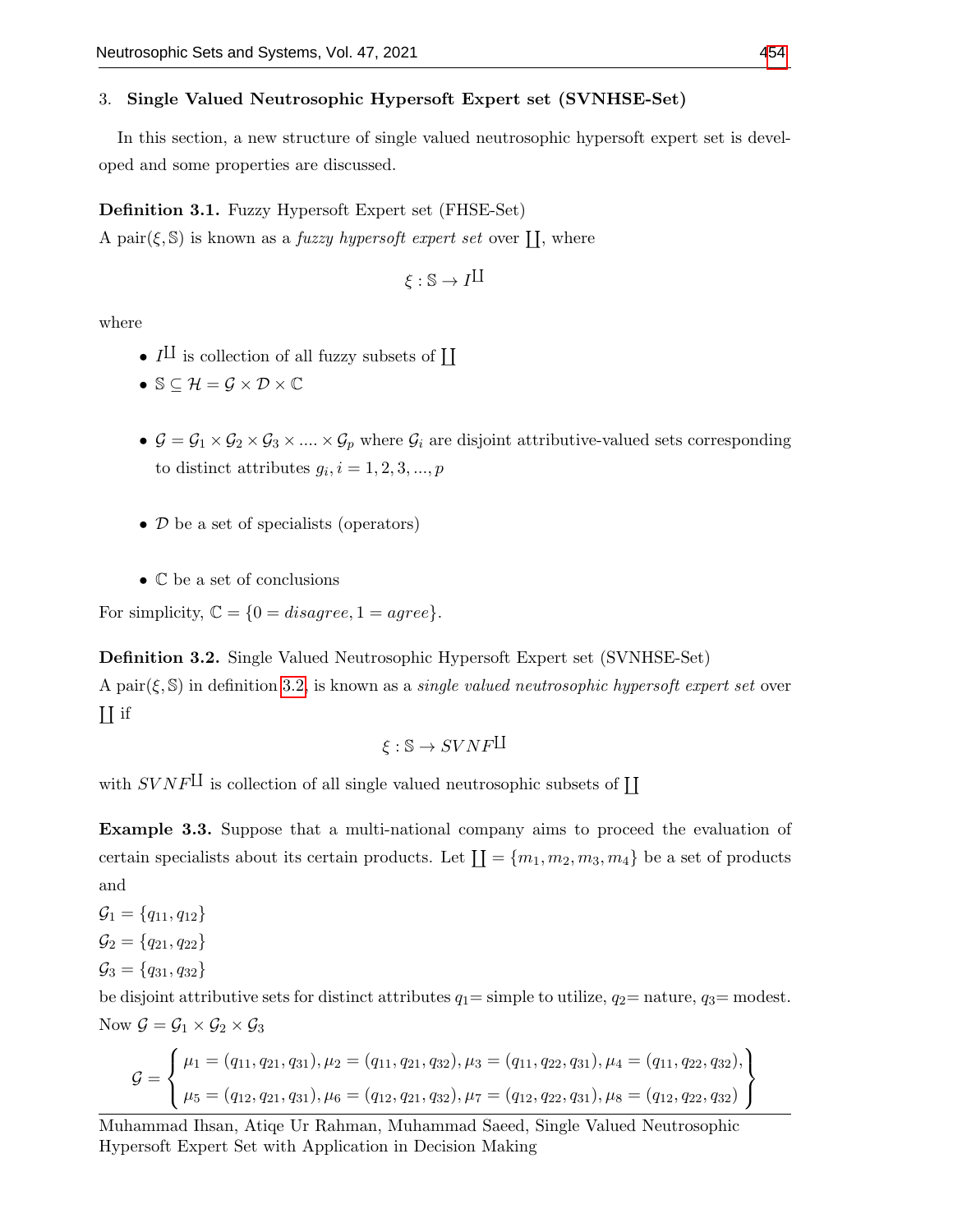Now  $\mathcal{H} = \mathcal{G} \times \mathcal{D} \times \mathbb{C}$ 

$$
\mathcal{H} = \begin{cases}\n(\mu_1, s, 0), (\mu_1, s, 1), (\mu_1, t, 0), (\mu_1, t, 1), (\mu_1, u, 0), (\mu_1, u, 1), \\
(\mu_2, s, 0), (\mu_2, s, 1), (\mu_2, t, 0), (\mu_2, t, 1), (\mu_2, u, 0), (\mu_2, u, 1), \\
(\mu_3, s, 0), (\mu_3, s, 1), (\mu_3, t, 0), (\mu_3, t, 1), (\mu_3, u, 0), (\mu_3, u, 1), \\
(\mu_4, s, 0), (\mu_4, s, 1), (\mu_4, t, 0), (\mu_4, t, 1), (\mu_4, u, 0), (\mu_4, u, 1), \\
(\mu_5, s, 0), (\mu_5, s, 1), (\mu_5, t, 0), (\mu_5, t, 1), (\mu_5, u, 0), (\mu_5, u, 1), \\
(\mu_6, s, 0), (\mu_6, s, 1), (\mu_6, t, 0), (\mu_6, t, 1), (\mu_6, u, 0), (\mu_6, u, 1), \\
(\mu_8, s, 0), (\mu_8, s, 1), (\mu_8, t, 0), (\mu_8, t, 1), (\mu_8, u, 0), (\mu_8, u, 1)\n\end{cases}
$$

let

$$
\mathbb{S} = \left\{ \begin{aligned} &(\mu_1, s, 0), (\mu_1, s, 1), (\mu_1, t, 0), (\mu_1, t, 1), (\mu_1, u, 0), (\mu_1, u, 1), \\ &(\mu_2, s, 0), (\mu_2, s, 1), (\mu_2, t, 0), (\mu_2, t, 1), (\mu_2, u, 0), (\mu_2, u, 1) \\ &(\mu_3, s, 0), (\mu_3, s, 1), (\mu_3, t, 0), (\mu_3, t, 1), (\mu_3, u, 0), (\mu_3, u, 1), \end{aligned} \right\}
$$

be a subset of  $\mathcal H$  and  $\mathcal D = \{s,t,u,\}$  be a set of specialists.

Following survey depicts choices of three specialists:

$$
\xi_1 = \xi(\mu_1, s, 1) = \left\{ \frac{m_1}{<0.2, 0.5, 0.4>} , \frac{m_2}{<0.7, 0.2, 0.5>} , \frac{m_3}{<0.5, 0.4, 0.6>} , \frac{m_4}{<0.1, 0.3, 0.6>} \right\},
$$
\n
$$
\xi_2 = \xi(\mu_1, t, 1) = \left\{ \frac{m_1}{<0.4, 0.2, 0.3>} , \frac{m_2}{<0.8, 0.1, 0.5>} , \frac{m_3}{<0.4, 0.5, 0.6>} , \frac{m_4}{<0.2, 0.5, 0.3>} \right\},
$$
\n
$$
\xi_3 = \xi(\mu_1, u, 1) = \left\{ \frac{m_1}{<0.7, 0.2, 0.3>} , \frac{m_2}{<0.8, 0.1, 0.5>} , \frac{m_3}{<0.4, 0.5, 0.6>} , \frac{m_4}{<0.2, 0.5, 0.3} \right\},
$$
\n
$$
\xi_4 = \xi(\mu_2, s, 1) = \left\{ \frac{m_1}{<0.9, 0.1, 0.3>} , \frac{m_2}{<0.5, 0.3, 0.6>} , \frac{m_3}{<0.6, 0.3, 0.7>} , \frac{m_4}{<0.3, 0.5, 0.6>} \right\},
$$
\n
$$
\xi_5 = \xi(\mu_2, t, 1) = \left\{ \frac{m_1}{<0.4, 0.5, 0.6>} , \frac{m_2}{<0.4, 0.5, 0.4>} , \frac{m_3}{<0.7, 0.2, 0.6>} , \frac{m_4}{<0.3, 0.4, 0.8>} \right\},
$$
\n
$$
\xi_6 = \xi(\mu_2, t, 1) = \left\{ \frac{m_1}{<0.4, 0.5, 0.6>} , \frac{m_2}{<0.8, 0.1, 0.7>} , \frac{m_3}{<0.3, 0.6, 0.5>} , \frac{m_4}{<0.2, 0.6, 0.7>} \right\},
$$
\n
$$
\xi_6
$$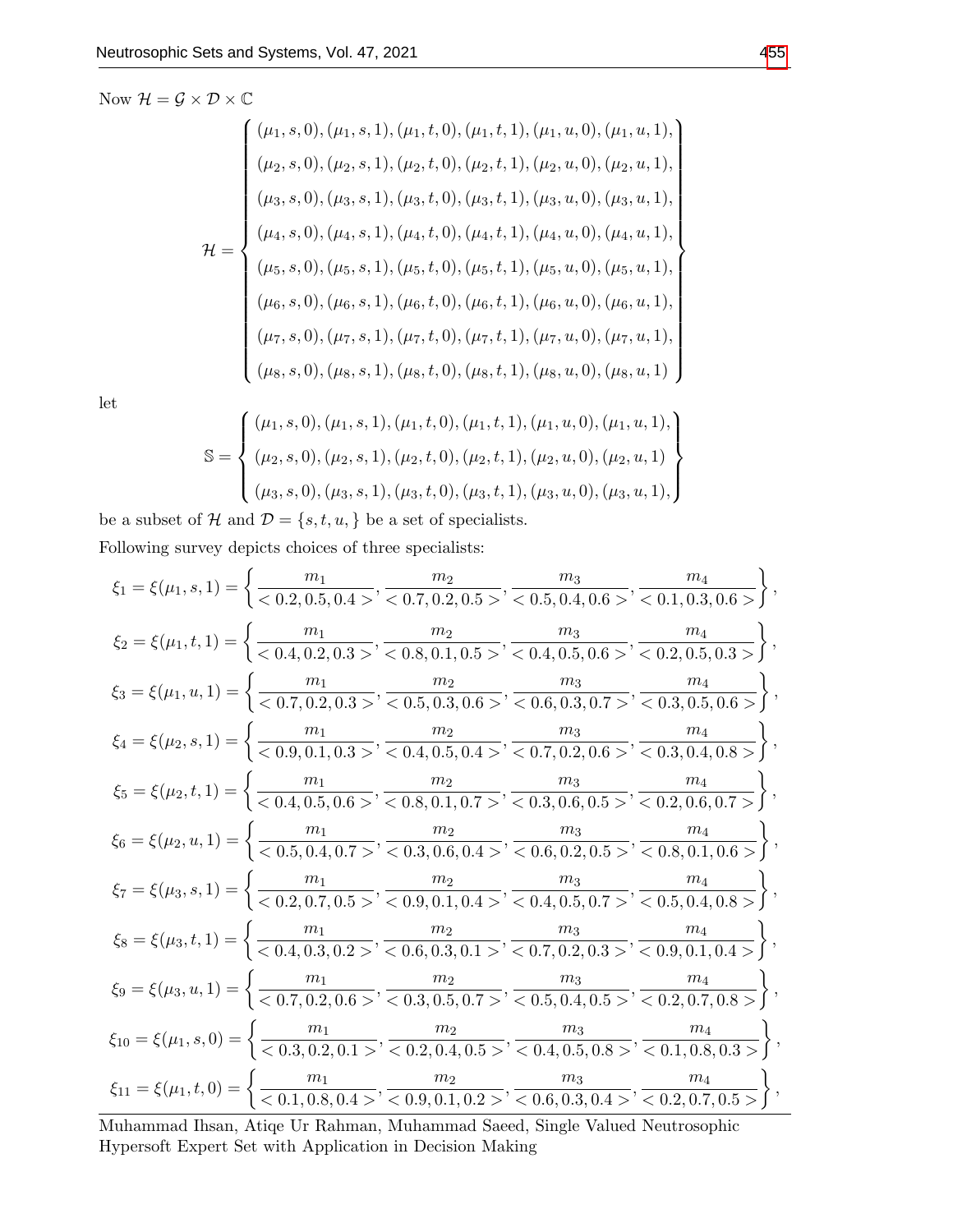$$
\xi_{12} = \xi(\mu_1, u, 0) = \left\{ \frac{m_1}{< 0.2, 0.7, 0.5>} , \frac{m_2}{< 0.1, 0.8, 0.6>} , \frac{m_3}{< 0.3, 0.5, 0.7>} , \frac{m_4}{< 0.5, 0.4, 0.6>} \right\},
$$
  
\n
$$
\xi_{13} = \xi(\mu_2, s, 0) = \left\{ \frac{m_1}{< 0.8, 0.1, 0.6>} , \frac{m_2}{< 0.3, 0.6, 0.7>} , \frac{m_3}{< 0.5, 0.4, 0.8>} , \frac{m_4}{< 0.7, 0.2, 0.9>} \right\},
$$
  
\n
$$
\xi_{14} = \xi(\mu_2, t, 0) = \left\{ \frac{m_1}{< 0.7, 0.2, 0.5>} , \frac{m_2}{< 0.2, 0.6, 0.4>} , \frac{m_3}{< 0.9, 0.1, 0.6>} , \frac{m_4}{< 0.7, 0.2, 0.9>} \right\},
$$
  
\n
$$
\xi_{15} = \xi(\mu_2, u, 0) = \left\{ \frac{m_1}{< 0.6, 0.2, 0.5>} , \frac{m_2}{< 0.7, 0.2, 0.4>} , \frac{m_3}{< 0.9, 0.1, 0.6>} , \frac{m_4}{< 0.4, 0.5, 0.7>} \right\},
$$
  
\n
$$
\xi_{16} = \xi(\mu_3, s, 0) = \left\{ \frac{m_1}{< 0.1, 0.7, 0.5>} , \frac{m_2}{< 0.4, 0.5, 0.7>} , \frac{m_3}{< 0.3, 0.5, 0.4>} , \frac{m_4}{< 0.2, 0.7, 0.6>} \right\},
$$
  
\n
$$
\xi_{17} = \xi(\mu_3, t, 0) = \left\{ \frac{m_1}{< 0.2, 0.7, 0.4>} , \frac{m_2}{< 0.9, 0.1, 0.6>} , \frac{m_3}{< 0.3, 0.5,
$$

The single valued neutrosophic hypersoft expert set can be described as

(ξ, S) = (µ1, s, 1), n m<sup>1</sup> <0.2,0.5,0.4> , m<sup>2</sup> <0.7,0.2,0.5> , m<sup>3</sup> <0.5,0.4,0.6> , m<sup>4</sup> <0.1,0.3,0.6> o , (µ1, t, 1), n m<sup>1</sup> <0.4,0.2,0.3> , m<sup>2</sup> <0.8,0.1,0.5> , m<sup>3</sup> <0.4,0.5,0.6> , m<sup>4</sup> <0.2,0.5,0.3> o , (µ1, u, 1), n m<sup>1</sup> <0.7,0.2,0.3> , m<sup>2</sup> <0.5,0.3,0.6> , m<sup>3</sup> <0.6,0.3,0.7> , m<sup>4</sup> <0.3,0.5,0.6> o , (µ2, s, 1), n m<sup>1</sup> <0.9,0.1,0.3> , m<sup>2</sup> <0.4,0.5,0.4> , m<sup>3</sup> <0.7,0.2,0.6> , m<sup>4</sup> <0.3,0.4,0.8> o , (µ2, t, 1), n m<sup>1</sup> <0.4,0.5,0.6> , m<sup>2</sup> <0.8,0.1,0.7> , m<sup>3</sup> <0.3,0.6,0.5> , m<sup>4</sup> <0.2,0.6,0.7> o , (µ2, u, 1), n m<sup>1</sup> <0.5,0.4,0.7> , m<sup>2</sup> <0.3,0.6,0.4> , m<sup>3</sup> <0.6,0.2,0.5> , m<sup>4</sup> <0.8,0.1,0.6> o , (µ3, s, 1), n m<sup>1</sup> <0.2,0.7,0.5> , m<sup>2</sup> <0.9,0.1,0.4> , m<sup>3</sup> <0.4,0.5,0.7> , m<sup>4</sup> <0.5,0.4,0.8> o , (µ3, t, 1), n m<sup>1</sup> <0.4,0.3,0.2> , m<sup>2</sup> <0.6,0.3,0.1> , m<sup>3</sup> <0.7,0.2,0.3> , m<sup>4</sup> <0.9,0.1,0.4> o , (µ3, u, 1), n m<sup>1</sup> <0.7,0.2,0.6> , m<sup>2</sup> <0.3,0.5,0.7> , m<sup>3</sup> <0.5,0.4,0.5> , m<sup>4</sup> <0.2,0.7,0.8> o , (µ1, s, 0), n m<sup>1</sup> <0.3,0.2,0.1> , m<sup>2</sup> <0.2,0.4,0.5> , m<sup>3</sup> <0.4,0.5,0.8> , m<sup>4</sup> <0.1,0.8,0.3> o , (µ1, t, 0), n m<sup>1</sup> <0.1,0.8,0.4> , m<sup>2</sup> <0.9,0.1,0.2> , m<sup>3</sup> <0.6,0.3,0.4> , m<sup>4</sup> <0.2,0.7,0.5> o , (µ1, u, 0), n m<sup>1</sup> <0.2,0.7,0.5> , m<sup>2</sup> <0.1,0.8,0.6> , m<sup>3</sup> <0.3,0.5,0.7> , m<sup>4</sup> <0.5,0.4,0.6> o , (µ2, s, 0), n m<sup>1</sup> <0.8,0.1,0.6> , m<sup>2</sup> <0.3,0.6,0.7> , m<sup>3</sup> <0.5,0.4,0.8> , m<sup>4</sup> <0.7,0.2,0.9> o , (µ2, t, 0), n m<sup>1</sup> <0.7,0.2,0.5> , m<sup>2</sup> <0.2,0.6,0.4> , m<sup>3</sup> <0.9,0.1,0.6> , m<sup>4</sup> <0.4,0.5,0.7> o , (µ2, u, 0), n m<sup>1</sup> <0.6,0.2,0.5> , m<sup>2</sup> <0.7,0.2,0.4> , m<sup>3</sup> <0.3,0.5,0.4> , m<sup>4</sup> <0.2,0.7,0.6> o , (µ3, s, 0), n m<sup>1</sup> <0.1,0.7,0.5> , m<sup>2</sup> <0.4,0.5,0.7> , m<sup>3</sup> <0.7,0.2,0.9> , m<sup>4</sup> <0.8,0.2,0.4> o , (µ3, t, 0), n m<sup>1</sup> <0.2,0.7,0.4> , m<sup>2</sup> <0.9,0.1,0.6> , m<sup>3</sup> <0.8,0.2,0.4> , m<sup>4</sup> <0.3,0.5,0.7> o , (µ3, u, 0), n m<sup>1</sup> <0.5,0.4,0.2> , m<sup>2</sup> <0.3,0.6,0.1> , m<sup>3</sup> <0.6,0.3,0.2> , m<sup>4</sup> <0.1,0.8,0.3> o 

Definition 3.4. Single Valued Neutrosophic Hypersoft Expert subset

A single valued neutrosophic hypersoft expert set  $(\xi_1, \mathbb{S})$  is said to be single valued neutrosophic hypersoft expert subset of  $(\xi_2, R)$  over  $\coprod$ , if

$$
(i) S \subseteq R,
$$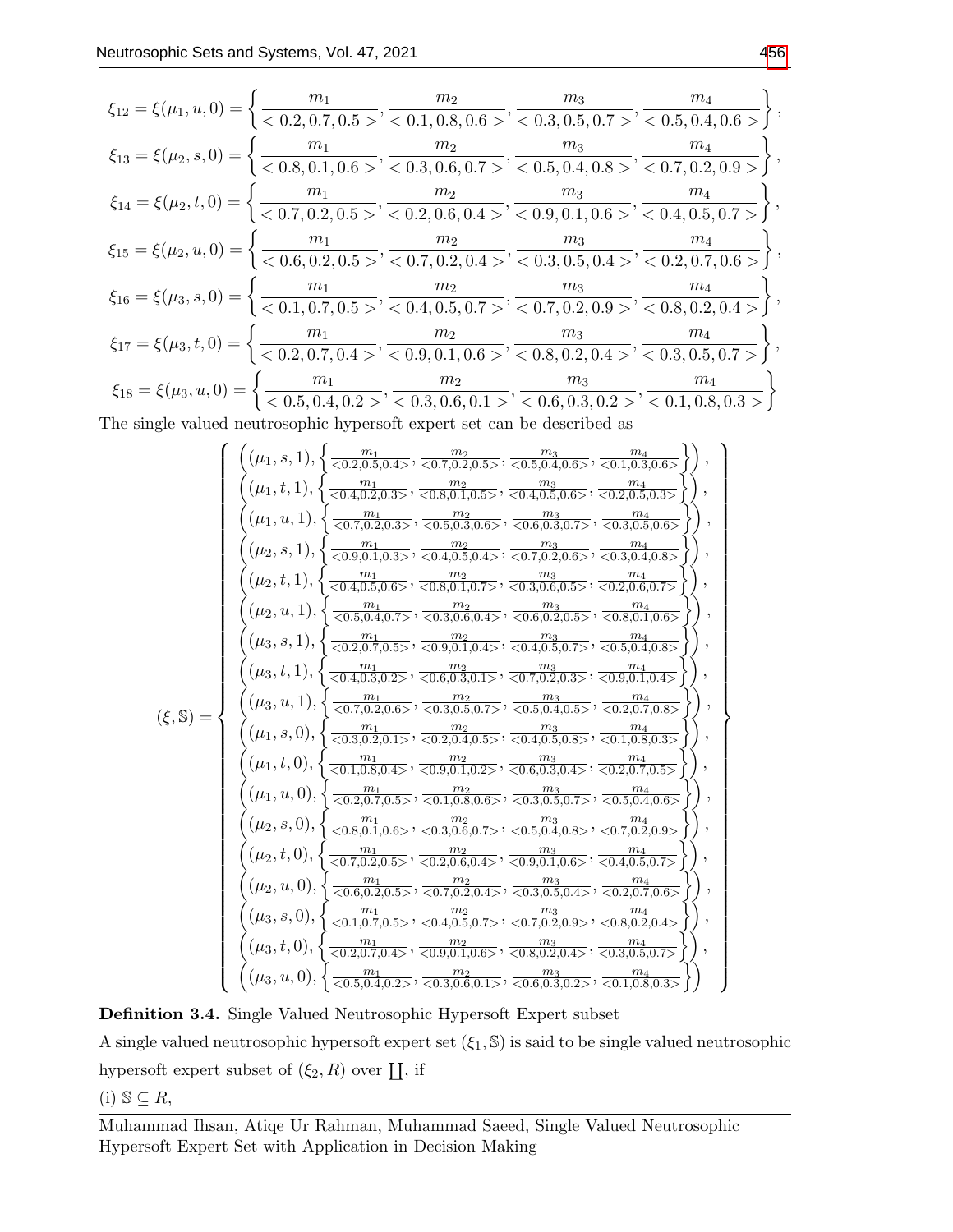(ii)  $\forall \alpha \in \mathbb{S}, \xi_1(\alpha) \subseteq \xi_2(\alpha)$ .

and denoted by  $(\xi_1, \mathbb{S}) \subseteq (\xi_2, R)$ . Similarly  $(\xi_2, R)$  is said to be *single valued neutrosophic* hypersoft expert superset of  $(\xi_1, \mathbb{S})$ .

Example 3.5. Considering Example [3.3,](#page-3-1) Suppose

$$
A_1 = \left\{ (\mu_1, s, 1), (\mu_3, s, 0), (\mu_1, t, 1), (\mu_3, t, 1), (\mu_3, t, 0), (\mu_1, u, 0), (\mu_3, u, 1) \right\}
$$
  
\n
$$
A_2 = \left\{ (\mu_1, s, 1), (\mu_3, s, 0), (\mu_3, s, 1), (\mu_1, t, 1), (\mu_3, t, 1), (\mu_1, t, 0), (\mu_3, t, 0), (\mu_1, u, 0), (\mu_3, u, 1), (\mu_1, u, 1) \right\}
$$
  
\nIt is clear that  $A_1 \subset A_2$ . Suppose  $(\xi_1, A_1)$  and  $(\xi_2, A_2)$  be defined as following

$$
\left(\left(\mu_{1},s,1\right),\left\{\frac{m_{1}}{<0.3,0.4\text{, }5\text{, }5\text{, }7\text{, }60.5,0.5\text{, }5\text{, }7\text{, }7\text{, }60.5\text{, }50.5\text{, }7\text{, }7\text{, }8\text{, }9\text{, }9\text{, }9\text{, }9\text{, }9\text{, }9\text{, }9\text{, }9\text{, }9\text{, }9\text{, }9\text{, }9\text{, }9\text{, }9\text{, }9\text{, }9\text{, }9\text{, }9\text{, }9\text{, }9\text{, }9\text{, }9\text{, }9\text{, }9\text{, }9\text{, }9\text{, }9\text{, }9\text{, }9\text{, }9\text{, }9\text{, }9\text{, }9\text{, }9\text{, }9\text{, }9\text{, }9\text{, }9\text{, }9\text{, }9\text{, }9\text{, }9\text{, }9\text{, }9\text{, }9\text{, }9\text{, }9\text{, }9\text{, }9\text{, }9\text{, }9\text{, }9\text{, }9\text{, }9\text{, }9\text{, }9\text{, }9\text{, }9\text{, }9\text{, }9\text{, }9\text{, }9\text{, }9\text{, }9\text{, }9\text{, }9\text{, }9\text{, }9\text{, }9\text{, }9\text{, }9\text{, }9\text{, }9\text{, }9\text{, }9\text{, }9\text{, }9\text{, }9\text{, }9\text{, }9\text{, }9\text{, }9\text{, }9\text{, }9\text{, }9\text{, }9\text{, }9\text{, }9\text{, }9\text{, }9\text{, }9\text{, }9\text{, }9\text{, }9\text{, }9\text{, }9\text{, }9\text{, }9\text{, }9\text{, }9\text{, }9\text{, }9\text{, }9\text{, }9\text{, }9\text{, }9\text{, }
$$

which implies that  $(\xi_1, A_1) \subseteq (\xi_2, A_2)$ .

**Definition 3.6.** Two single valued neutrosophic hypersoft expert sets  $(\xi_1, A_1)$  and  $(\xi_2, A_2)$ over  $\coprod$  are said to be equal if  $(\xi_1, A_1)$  is a single valued neutrosophic hypersoft expert subset of  $(\xi_2, A_2)$  and  $(\xi_2, A_2)$  is a single valued neutrosophic hypersoft expert subset of  $(\xi_1, A_1)$ .

**Definition 3.7.** The complement of a single valued neutrosophic hypersoft expert set  $(\xi, \mathbb{S})$ , denoted by  $(\xi, \mathbb{S})^c$ , is defined by

 $(\xi, \mathbb{S})^c = \tilde{c}(\xi(\beta)) \ \forall \ \beta \in \coprod$  while  $\tilde{c}$  is a NF complement.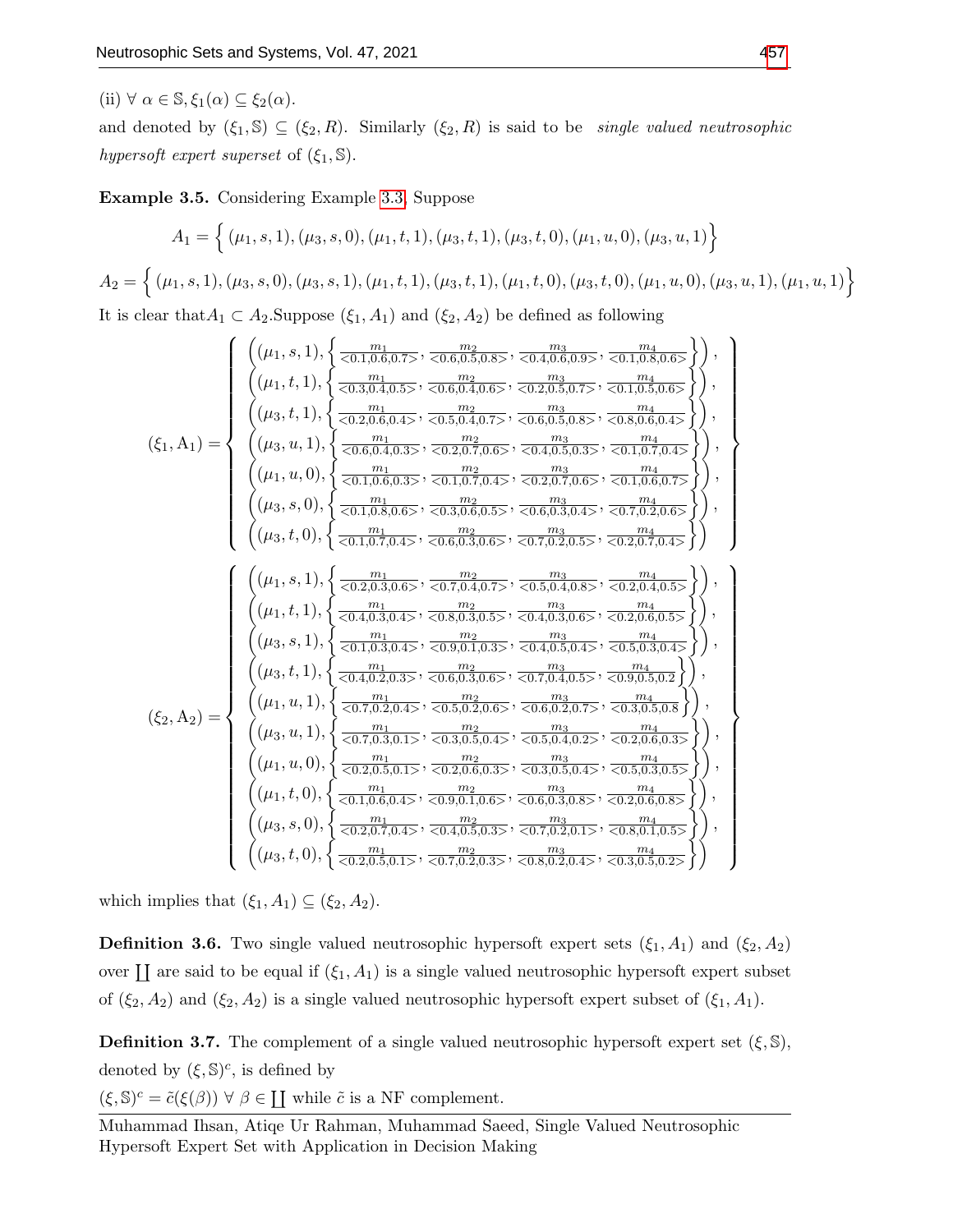Example 3.8. Taking complement of single valued neutrosophic hypersoft expert set determined in [3.3,](#page-3-1) we have

$$
\begin{pmatrix}\n(\mu_1, s, 1), \n\begin{cases}\n\frac{m_1}{<0.4, 0.5, 0.2>, \n\end{cases}, \n\frac{m_2}{<0.5, 0.8, 0.5, \n\end{cases}, \n\frac{m_3}{<0.6, 0.5, 0.5, \n\end{pmatrix}, \\
(\mu_1, t, 1), \n\begin{cases}\n\frac{m_1}{<0.3, 0.8, 0.6, \n\end{cases}, \n\frac{m_2}{<0.6, 0.7, 0.5, \n\end{cases}, \n\frac{m_3}{<0.7, 0.7, 0.5, \n\end{cases}, \n\frac{m_1}{<0.7, 0.6, \n\end{cases}, \n\frac{m_2}{<0.6, 0.7, 0.5, \n\end{pmatrix}, \\
(\mu_2, s, 1), \n\begin{cases}\n\frac{m_1}{<0.3, 0.9, 0.9}, \n\frac{m_2}{<0.4, 0.5, 0.4, \n\end{cases}, \n\frac{m_3}{<0.6, 0.8, 0.7, \n\end{cases}, \n\frac{m_4}{<0.6, 0.5, 0.3, \n\end{cases}, \n\frac{m_5}{<0.7, 0.9, 0.8, \n\end{pmatrix}, \\
(\mu_2, t, 1), \n\begin{cases}\n\frac{m_1}{<0.7, 0.6, 0.5}, \n\frac{m_2}{<0.4, 0.5, 0.4, \n\end{cases}, \n\frac{m_3}{<0.5, 0.4, 0.3, \n\end{cases}, \n\frac{m_3}{<0.5, 0.8, 0.7, \n\end{pmatrix}, \n\frac{m_4}{<0.7, 0.6, 0.5, \n\end{pmatrix}, \n\frac{m_5}{<0.7, 0.6, 0.5, \n\end{pmatrix}, \n\frac{m_6}{<0.7, 0.6, 0.5, \n\end{pmatrix}, \n\frac{m_7}{<0.7, 0.6, 0.5, \n\end{pmatrix}, \n\frac{m_8}{<0.7, 0.6, 0.5, \n\end{cases}, \n\frac{m_9}{<0.5,
$$

**Definition 3.9.** An agree-single valued neutrosophic hypersoft expert set  $(\xi, \mathbb{S})_{ag}$  over  $\prod$ , is a single valued neutrosophic hypersoft expert subset of  $(\xi, \mathbb{S})$  and is characterized as  $(\xi, \mathbb{S})_{ag} = \{\xi_{ag}(\beta) : \beta \in \mathcal{G} \times \mathcal{D} \times \{1\}\}.$ 

Muhammad Ihsan, Atiqe Ur Rahman, Muhammad Saeed, Single Valued Neutrosophic Hypersoft Expert Set with Application in Decision Making

 $\mathcal{L}$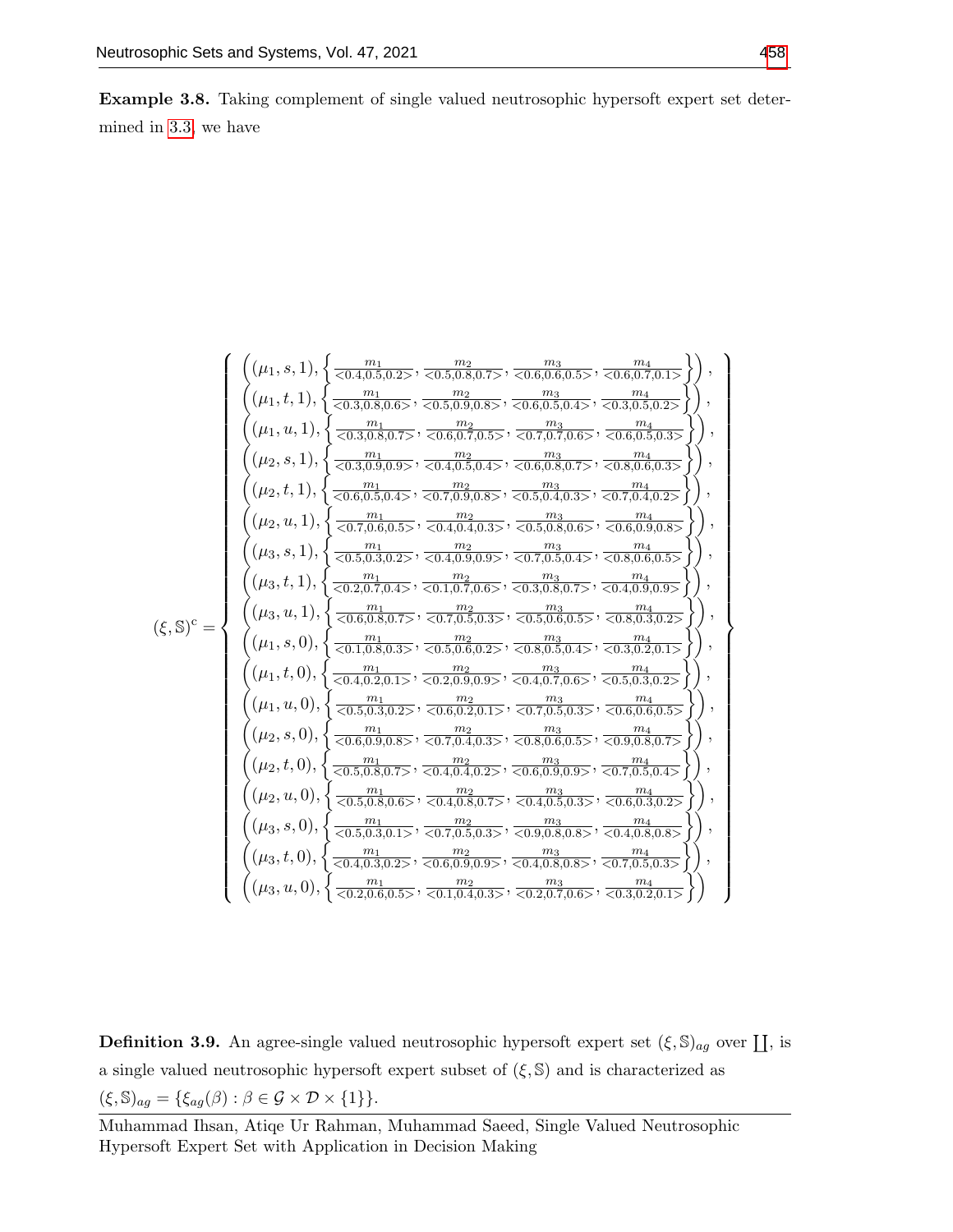Example 3.10. Finding agree-single valued neutrosophic hypersoft expert set determined in [3.3,](#page-3-1) we get

$$
\begin{pmatrix}\n(\mu_1, s, 1), \n\begin{Bmatrix}\n\frac{m_1}{\langle 0.2, 0.5, 0.4 \rangle}, \n\frac{m_2}{\langle 0.7, 0.2, 0.5 \rangle}, \n\frac{m_3}{\langle 0.5, 0.4, 0.6 \rangle}, \n\frac{m_4}{\langle 0.1, 0.3, 0.6 \rangle}\n\end{Bmatrix}, \\
(\mu_1, t, 1), \n\begin{Bmatrix}\n\frac{m_1}{\langle 0.4, 0.2, 0.3 \rangle}, \n\frac{m_2}{\langle 0.8, 0.1, 0.5 \rangle}, \n\frac{m_3}{\langle 0.4, 0.5, 0.6 \rangle}, \n\frac{m_4}{\langle 0.2, 0.5, 0.3 \rangle}\n\end{Bmatrix}, \\
(\mu_1, u, 1), \n\begin{Bmatrix}\n\frac{m_1}{\langle 0.7, 0.2, 0.3 \rangle}, \n\frac{m_2}{\langle 0.5, 0.3, 0.6 \rangle}, \n\frac{m_3}{\langle 0.6, 0.3, 0.7 \rangle}, \n\frac{m_4}{\langle 0.2, 0.5, 0.5 \rangle}\n\end{Bmatrix}, \\
(\mu_2, s, 1), \n\begin{Bmatrix}\n\frac{m_1}{\langle 0.7, 0.2, 0.3 \rangle}, \n\frac{m_2}{\langle 0.5, 0.3, 0.6 \rangle}, \n\frac{m_3}{\langle 0.6, 0.3, 0.7 \rangle}, \n\frac{m_4}{\langle 0.7, 0.2, 0.6 \rangle}, \n\frac{m_4}{\langle 0.3, 0.4, 0.8 \rangle}\n\end{Bmatrix}\n\end{pmatrix}, \\
(\mu_2, t, 1), \n\begin{Bmatrix}\n\frac{m_1}{\langle 0.4, 0.5, 0.6 \rangle}, \n\frac{m_2}{\langle 0.8, 0.1, 0.7 \rangle}, \n\frac{m_3}{\langle 0.3, 0.6, 0.5 \rangle}, \n\frac{m_4}{\langle 0.2, 0.6, 0.2, 0.5 \rangle}\n\end{Bmatrix}\n\end{pmatrix}, \\
(\mu_2, t, 1), \n\begin{Bmatrix}\n\frac
$$

**Definition 3.11.** A disagree-single valued neutrosophic hypersoft expert set  $(\xi, \mathbb{S})_{dag}$  over  $\prod$ , is a single valued neutrosophic hypersoft expert subset of  $(\xi, \mathbb{S})$  and is characterized as  $(\xi, \mathbb{S})_{dag} = \{\xi_{dag}(\beta) : \beta \in \mathbb{G} \times \mathcal{D} \times \{0\}\}.$ 

Example 3.12. Getting disagree-single valued neutrosophic hypersoft expert set determined in [3.3,](#page-3-1)

$$
\begin{pmatrix}\n(\mu_1, s, 0), \n\begin{Bmatrix}\n\frac{m_1}{\langle 0.3, 0.2, 0.1, \rangle}, \n\frac{m_2}{\langle 0.2, 0.4, 0.5, \rangle}, \n\frac{m_3}{\langle 0.4, 0.5, 0.8, \rangle}, \n\frac{m_4}{\langle 0.1, 0.8, 0.3, \rangle}\n\end{Bmatrix}\n\end{pmatrix}, \\
(\mu_1, t, 0), \n\begin{Bmatrix}\n\frac{m_1}{\langle 0.1, 0.8, 0.4, \rangle}, \n\frac{m_2}{\langle 0.9, 0.1, 0.2, \rangle}, \n\frac{m_3}{\langle 0.6, 0.3, 0.4, \rangle}, \n\frac{m_4}{\langle 0.2, 0.7, 0.5, \rangle}\n\end{Bmatrix}\n\end{pmatrix}, \\
(\mu_1, u, 0), \n\begin{Bmatrix}\n\frac{m_1}{\langle 0.2, 0.7, 0.5, \rangle}, \n\frac{m_2}{\langle 0.1, 0.8, 0.6, \rangle}, \n\frac{m_3}{\langle 0.3, 0.5, 0.7, \rangle}, \n\frac{m_4}{\langle 0.3, 0.5, 0.7, \rangle}, \n\frac{m_4}{\langle 0.5, 0.4, 0.8, \rangle}\n\end{Bmatrix}\n\end{pmatrix}, \\
(\xi, S) = \n\begin{Bmatrix}\n(\mu_2, t, 0), \n\begin{Bmatrix}\n\frac{m_1}{\langle 0.7, 0.2, 0.5, \rangle}, \n\frac{m_2}{\langle 0.2, 0.6, 0.4, \rangle}, \n\frac{m_2}{\langle 0.3, 0.6, 0.7, \rangle}, \n\frac{m_3}{\langle 0.3, 0.4, 0.8, \rangle}, \n\frac{m_4}{\langle 0.7, 0.2, 0.9, \rangle}\n\end{Bmatrix}\n\end{pmatrix}, \\
(\mu_2, u, 0), \n\begin{Bmatrix}\n\frac{m_1}{\langle 0.7, 0.2, 0.5, \rangle}, \n\frac{m_2}{\langle 0.2, 0.6, 0.4, \rangle}, \n\frac{m_3}{\langle 0
$$

**Proposition 3.13.** If  $(\xi, \mathbb{S})$  is a single valued neutrosophic hypersoft expert set over  $\prod$ , then

- (1).  $((\xi, \mathbb{S})^c)^c = (\xi, \mathbb{S})$ (2).  $(\xi, \mathbb{S})^c_{ag} = (\xi, \mathbb{S})_{dag}$
- (3).  $(\xi, \mathbb{S})^c_{dag} = (\xi, \mathbb{S})_{ag}$

**Definition 3.14.** The union of  $(\xi_1, \mathbb{S})$  and  $(\xi_2, \mathbb{R})$  over  $\coprod$  is  $(\xi_3, L)$  with  $L = \mathbb{S} \cup \mathbb{R}$ , defined as

$$
\xi_3(\beta) = \begin{cases}\n\xi_1(\beta) & ; \beta \in \mathbb{S} - \mathbb{R} \\
\xi_2(\beta) & ; \beta \in \mathbb{R} - \mathbb{S} \\
\cup(\xi_1(\beta), \xi_2(\beta)) & ; \beta \in \mathbb{S} \cap \mathbb{R}\n\end{cases}
$$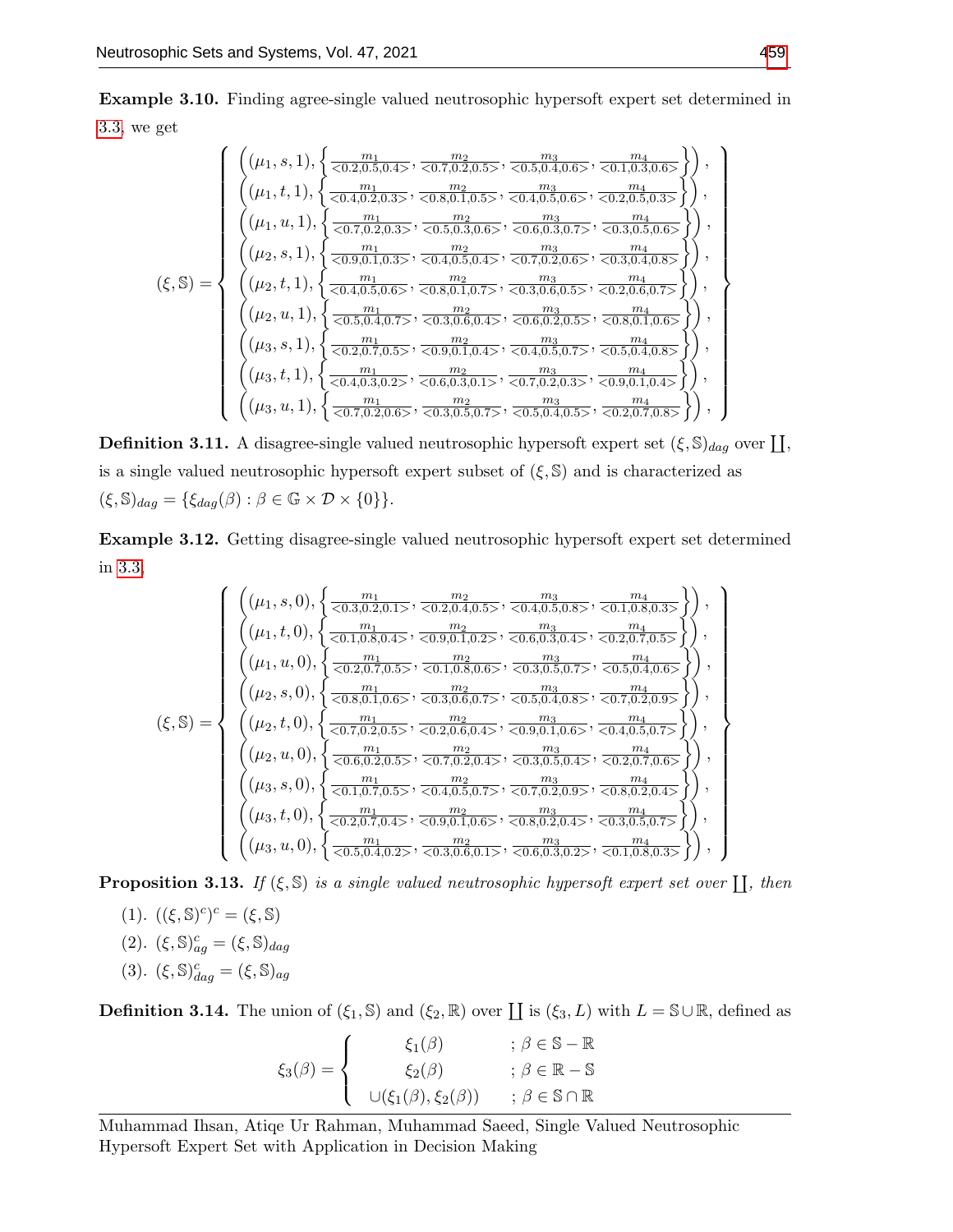where  $\cup(\xi_1(\beta),\xi_2(\beta)) = \{ \langle u, \max \{\mu_1(\beta), \mu_2(\beta)\}, \min \{\nu_1(\beta), \nu_2(\beta)\}, \min \{\omega_1(\beta), \omega_2(\beta)\} \rangle$ :  $u \in U$ .

Example 3.15. Taking into consideration the concept of example [3.3,](#page-3-1) consider the following two sets

$$
A_1=\Big\{\,(\mu_1,s,1),(\mu_3,s,0),(\mu_1,t,1),(\mu_3,t,1),(\mu_3,t,0),(\mu_1,u,0),(\mu_3,u,1)\Big\}
$$

$$
A_2 = \left\{ (\mu_1, s, 1), (\mu_3, s, 0), (\mu_3, s, 1), (\mu_1, t, 1), (\mu_3, t, 1), (\mu_1, u, 1), (\mu_3, t, 0), (\mu_1, u, 0), (\mu_3, u, 1), (\mu_1, t, 0) \right\}
$$

Suppose  $(\xi_1, A_1)$  and  $(\xi_2, A_2)$  over  $\coprod$  are two single valued neutrosophic hypersoft expert sets such that

$$
(\xi_1, A_1) = \begin{Bmatrix} \left( (\mu_1, s, 1), \left\{ \frac{m_1}{<0.1, 0.6, 0.4>}, \frac{m_2}{<0.6, 0.3, 0.2>}, \frac{m_3}{<0.4, 0.5, 0.1>}, \frac{m_4}{<0.1, 0.8, 0.5>} \right\} \right), \\ \left( (\mu_1, t, 1), \left\{ \frac{m_1}{<0.3, 0.4, 0.5>}, \frac{m_2}{<0.6, 0.2, 0.3>}, \frac{m_3}{<0.2, 0.5, 0.6>}, \frac{m_4}{<0.1, 0.5, 0.3>} \right\} \right), \\ \left( (\mu_3, t, 1), \left\{ \frac{m_1}{<0.2, 0.6, 0.7>}, \frac{m_2}{<0.5, 0.2, 0.3>}, \frac{m_3}{<0.6, 0.3, 0.5>}, \frac{m_4}{<0.8, 0.1, 0.9>} \right\} \right), \\ \left( (\mu_3, u, 1), \left\{ \frac{m_1}{<0.6, 0.2, 0.4>}, \frac{m_2}{<0.2, 0.7, 0.6>}, \frac{m_3}{<0.4, 0.3, 0.5>}, \frac{m_4}{<0.1, 0.5, 0.4>} \right\} \right), \\ \left( (\mu_1, u, 0), \left\{ \frac{m_1}{<0.1, 0.3, 0.5>}, \frac{m_2}{<0.1, 0.7, 0.6>}, \frac{m_3}{<0.2, 0.7, 0.4>}, \frac{m_4}{<0.4, 0.6, 0.8>} \right\} \right), \\ \left( (\mu_3, s, 0), \left\{ \frac{m_1}{<0.1, 0.6, 0.9>}, \frac{m_2}{<0.3, 0.6, 0.7>}, \frac{m_3}{<0.6, 0.1, 0.2>}, \frac{m_4}{<0.7, 0.2, 0.3, 0.5>} \right\} \right), \left( (\mu_3, t, 0), \left\{ \frac{m_1}{<0.1, 0.5, 0.
$$

$$
(\xi_2, A_2) = \begin{cases} (\mu_1, s, 1), \left\{ \frac{m_1}{<0.2, 0.3, 0.4>}, \frac{m_2}{<0.7, 0.4, 0.5>}, \frac{m_3}{<0.5, 0.4, 0.6>}, \frac{m_4}{<0.2, 0.4, 0.7>} \right\}, \\ (\mu_1, t, 1), \left\{ \frac{m_1}{<0.4, 0.3, 0.8>}, \frac{m_2}{<0.8, 0.3, 0.5>} , \frac{m_3}{<0.4, 0.3, 0.5>} , \frac{m_4}{<0.2, 0.6, 0.7>} \right\}, \\ (\mu_3, s, 1), \left\{ \frac{m_1}{<0.1, 0.3, 0.6>}, \frac{m_2}{<0.9, 0.1, 0.7>} , \frac{m_3}{<0.4, 0.5, 0.8>} , \frac{m_4}{<0.5, 0.3, 0.5>} \right\}, \\ (\mu_3, t, 1), \left\{ \frac{m_1}{<0.4, 0.2, 0.3>} , \frac{m_2}{<0.6, 0.3, 0.5>} , \frac{m_3}{<0.7, 0.4, 0.5>} , \frac{m_4}{<0.9, 0.5, 0.7} \right\}, \\ (\mu_1, u, 1), \left\{ \frac{m_1}{<0.7, 0.2, 0.3>} , \frac{m_2}{<0.5, 0.2, 0.4>} , \frac{m_3}{<0.6, 0.2, 0.4>} , \frac{m_4}{<0.3, 0.5, 0.5} \right\}, \\ (\mu_1, u, 0), \left\{ \frac{m_1}{<0.7, 0.3, 0.7>} , \frac{m_2}{<0.3, 0.5, 0.6>} , \frac{m_3}{<0.5, 0.4, 0.3>} , \frac{m_4}{<0.3, 0.5, 0.4} \right\}, \\ (\mu_1, t, 0), \left\{ \frac{m_1}{<0.2, 0.5, 0.4>} , \frac{m_2}{<0.2, 0.6, 0.3>} , \frac{m_3}{<0.3, 0.5, 0.5} , \
$$

Muhammad Ihsan, Atiqe Ur Rahman, Muhammad Saeed, Single Valued Neutrosophic Hypersoft Expert Set with Application in Decision Making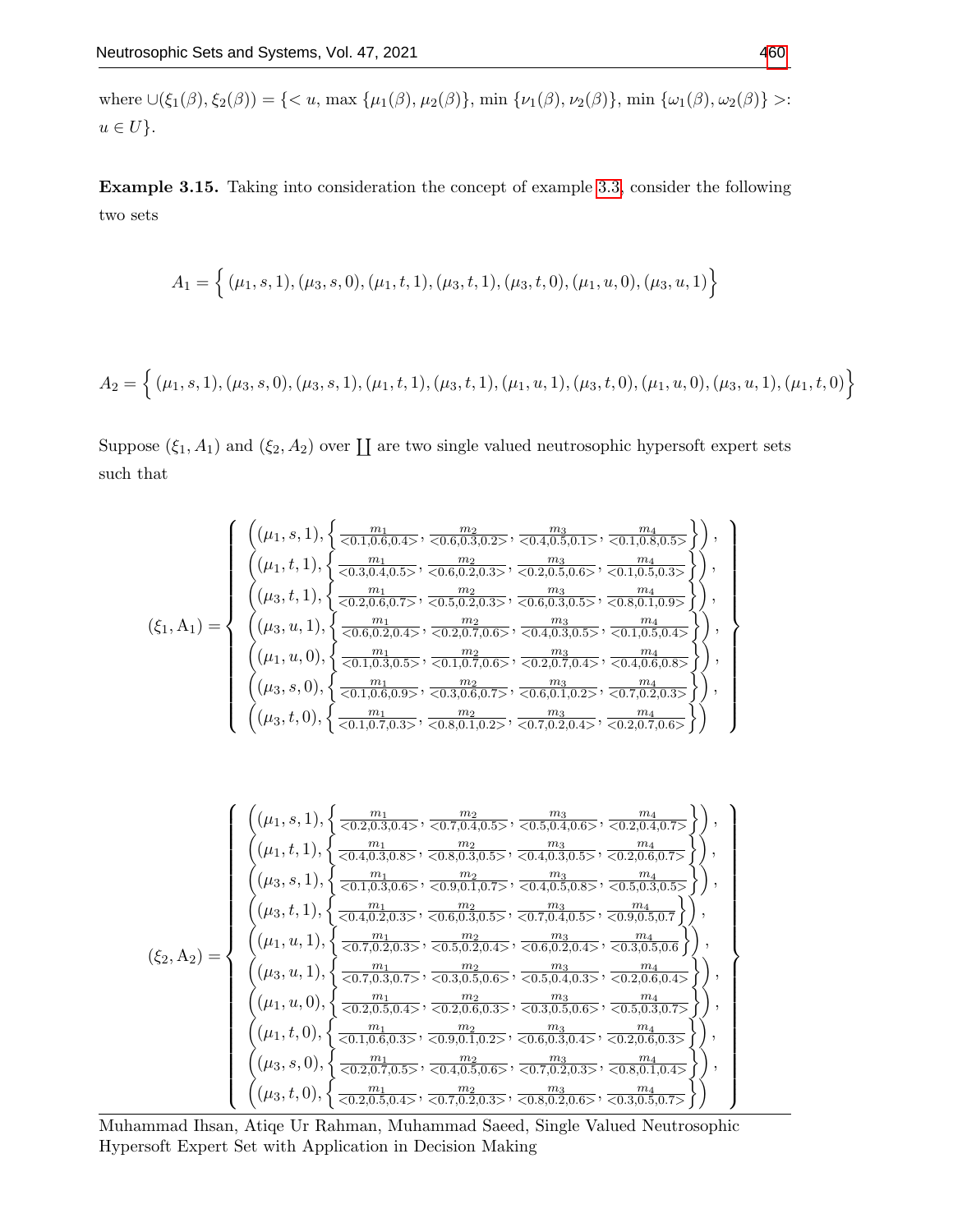Then  $(\xi_1, A_1) \cup (\xi_2, A_2) = (\xi_3, A_3)$ 

$$
\begin{pmatrix}\n(\mu_1, s, 1), \n\begin{Bmatrix}\n\frac{m_1}{\langle 0.2, 0.3, 0.4 \rangle}, \n\frac{m_2}{\langle 0.7, 0.3, 0.2 \rangle}, \n\frac{m_3}{\langle 0.5, 0.4, 0.1 \rangle}, \n\frac{m_4}{\langle 0.2, 0.4, 0.5 \rangle}\n\end{Bmatrix}, \\
(\mu_1, t, 1), \n\begin{Bmatrix}\n\frac{m_1}{\langle 0.4, 0.3, 0.5 \rangle}, \n\frac{m_2}{\langle 0.8, 0.2, 0.3 \rangle}, \n\frac{m_3}{\langle 0.4, 0.3, 0.5 \rangle}, \n\frac{m_4}{\langle 0.2, 0.5, 0.3 \rangle}\n\end{Bmatrix}, \\
(\mu_3, s, 1), \n\begin{Bmatrix}\n\frac{m_1}{\langle 0.1, 0.3, 0.6 \rangle}, \n\frac{m_2}{\langle 0.9, 0.1, 0.7 \rangle}, \n\frac{m_3}{\langle 0.4, 0.5, 0.8 \rangle}, \n\frac{m_4}{\langle 0.5, 0.3, 0.5 \rangle}, \n\frac{m_4}{\langle 0.5, 0.3, 0.5 \rangle}\n\end{Bmatrix}, \\
(\mu_3, t, 1), \n\begin{Bmatrix}\n\frac{m_1}{\langle 0.4, 0.2, 0.3 \rangle}, \n\frac{m_2}{\langle 0.6, 0.2, 0.3 \rangle}, \n\frac{m_3}{\langle 0.7, 0.2, 0.4 \rangle}, \n\frac{m_3}{\langle 0.7, 0.2, 0.4 \rangle}, \n\frac{m_3}{\langle 0.7, 0.2, 0.4 \rangle}, \n\frac{m_3}{\langle 0.5, 0.2, 0.4 \rangle}, \n\frac{m_4}{\langle 0.3, 0.5, 0.5 \rangle}, \n\frac{m_4}{\langle 0.3, 0.5, 0.4 \rangle}, \n\frac{m_4}{\langle 0.3, 0.5, 0.5 \rangle}, \n\frac{m_4}{\langle 0.3, 0.5, 0.5 \rangle}, \n\frac{m_4}{\langle 0.3,
$$

**Proposition 3.16.** If  $(\xi_1, A_1), (\xi_2, A_2)$  and  $(\xi_3, A_3)$  are three single valued neutrosophic hypersoft expert sets over  $\prod,$  then

(1).  $(\xi_1, A_1) \cup (\xi_2, A_2) = (\xi_2, A_2) \cup (\xi_1, A_1)$ (2).  $((\xi_1, A_1) \cup (\xi_2, A_2)) \cup (\xi_3, A_3) = (\xi_1, A_1) \cup ((\xi_2, A_2) \cup (\xi_3, A_3))$ 

**Definition 3.17.** The intersection of  $(\xi_1, \mathbb{S})$  and  $(\xi_2, \mathbb{R})$  over  $\coprod$  is  $(\xi_3, L)$  with  $L = \mathbb{S} \cap \mathbb{R}$ , defined as

$$
\xi_3(\beta) = \begin{cases}\n\xi_1(\beta) & ; \beta \in \mathbb{S} - \mathbb{R} \\
\xi_2(\beta) & ; \beta \in \mathbb{R} - \mathbb{S} \\
\bigcap(\xi_1(\beta), \xi_2(\beta)) & ; \beta \in \mathbb{S} \cap \mathbb{R}\n\end{cases}
$$

where  $\cap(\xi_1(\beta), \xi_2(\beta)) = \{ \langle u, \min \{ \mu_1(\beta), \mu_2(\beta) \}, \max \{ \nu_1(\beta), \nu_2(\beta) \}, \max \{ \omega_1(\beta), \omega_2(\beta) \} \rangle$ :  $u \in U$ .

Example 3.18. Taking into consideration the concept of example [3.3,](#page-3-1) consider the following two sets

$$
A_1 = \{ (\mu_1, s, 1), (\mu_3, s, 0), (\mu_1, t, 1), (\mu_3, t, 1), (\mu_3, t, 0), (\mu_1, u, 0), (\mu_3, u, 1) \}
$$

$$
A_2 = \{ (\mu_1, s, 1), (\mu_3, s, 0), (\mu_3, s, 1), (\mu_1, t, 1), (\mu_3, t, 1), (\mu_1, t, 0), (\mu_3, t, 0), (\mu_1, u, 0), (\mu_3, u, 1), , (\mu_1, u, 1) \}
$$

Muhammad Ihsan, Atiqe Ur Rahman, Muhammad Saeed, Single Valued Neutrosophic Hypersoft Expert Set with Application in Decision Making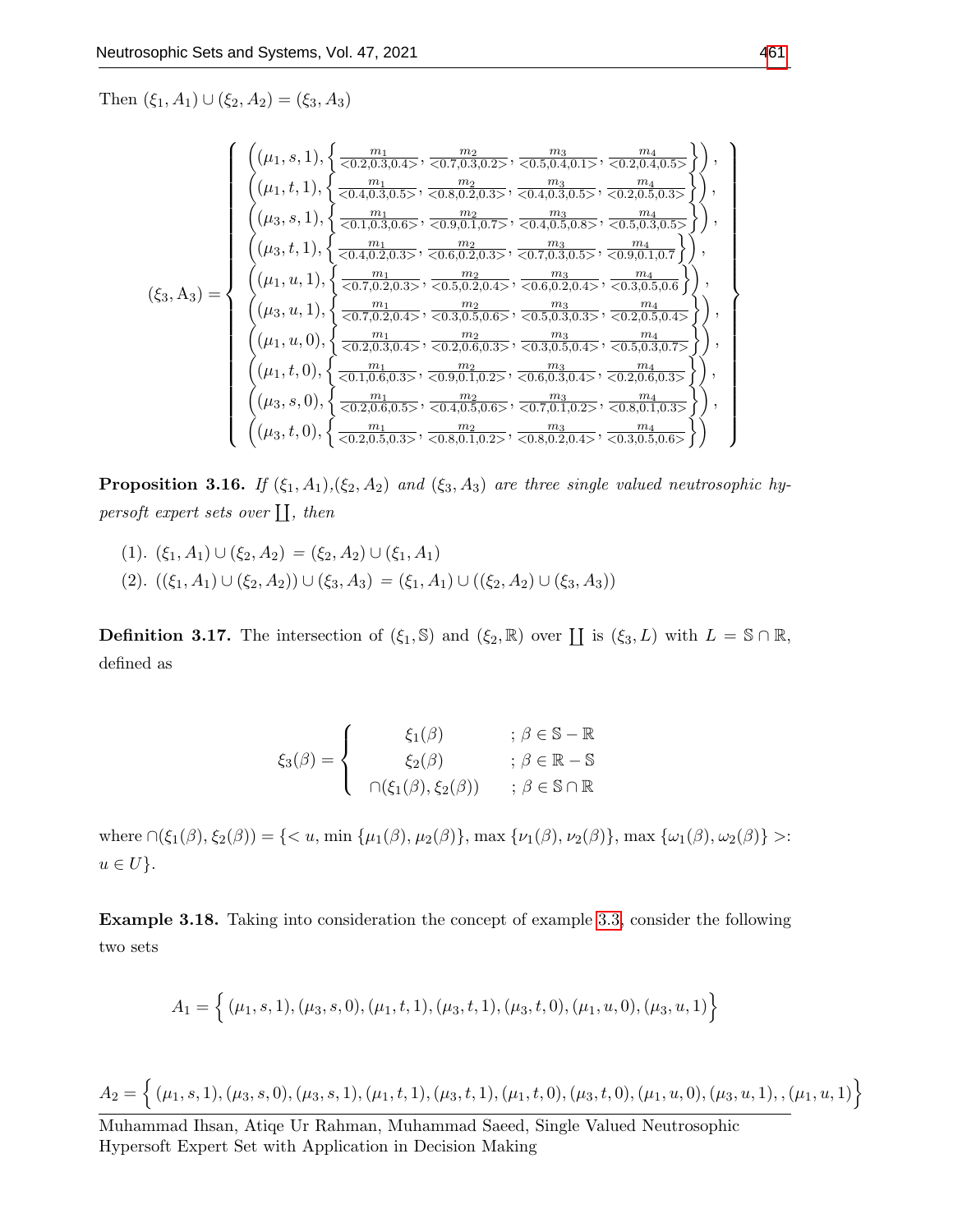Suppose  $(\xi_1, A_1)$  and  $(\xi_2, A_2)$  over  $\coprod$  are two single valued neutrosophic hypersoft expert sets such that

$$
\left(\left(\mu_{1},s,1\right),\left\{\frac{m_{1}}{<0.1,0,0,0.5>,\frac{m_{2}}{<0.5,0.3,0.5>,\frac{m_{2}}{<0.5,0.5,0.5,0.5,0.5,0.5}}\right),\right\}
$$
\n
$$
\left(\xi_{1},A_{1}\right)=\left\{\begin{array}{l} \left(\mu_{1},t,1\right),\left\{\frac{m_{1}}{<0.2,0.6,0.7>},\frac{m_{2}}{<0.5,0.2,0.5,0.5},\frac{m_{3}}{<0.6,0.3,0.5,0.5},\frac{m_{4}}{<0.1,0.5,0.5}\right),\right\} \\\left(\mu_{3},t,1\right),\left\{\frac{m_{1}}{<0.2,0.6,0.7>},\frac{m_{2}}{<0.2,0.5,0.2,0.5},\frac{m_{3}}{<0.6,0.3,0.5,>,\frac{m_{4}}{<0.6,0.1,0.5,0.5}}\right),\right\} \\\left(\mu_{4},u,1\right),\left\{\frac{m_{1}}{<0.6,0.2,0.4>},\frac{m_{2}}{<0.2,0.7,0.6>},\frac{m_{3}}{<0.4,0.3,0.5,},\frac{m_{4}}{<0.1,0.5,0.4,0.5}\right)\right\},\right\}
$$
\n
$$
\left(\left(\mu_{1},u,0\right),\left\{\frac{m_{1}}{<0.1,0.3,0.5,},\frac{m_{2}}{<0.1,0.7,0.3,},\frac{m_{3}}{<0.3,0.6,0.7,0.5},\frac{m_{3}}{<0.4,0.3,0.5},\frac{m_{4}}{<0.4,0.6,0.8,5}\right)\right\},\right\}
$$
\n
$$
\left(\left(\mu_{1},s,1\right),\left\{\frac{m_{1}}{<0.4,0.6,0.5,},\frac{m_{2}}{<0.3,0.4,0.5,},\frac{m_{3}}{<0.5,0.1,0.2,0.4},\frac{m_{4}}{<0.2,0.5,0.4,0.5},\frac{m_{4}}{<0.
$$

Then  $(\xi_1, A_1) \cap (\xi_2, A_2) = (\xi_3, A_3)$ 

$$
\left(\xi_3, A_3\right) = \begin{cases}\n\left((\mu_1, s, 1), \left\{\frac{m_1}{<0.1, 0.6, 0.4>}, \frac{m_2}{<0.6, 0.4, 0.5>}, \frac{m_3}{<0.4, 0.5, 0.6>}, \frac{m_4}{<0.1, 0.8, 0.7>}\right)\right), \\
\left((\mu_1, t, 1), \left\{\frac{m_1}{<0.3, 0.4, 0.8>}, \frac{m_2}{<0.6, 0.3, 0.5>}, \frac{m_3}{<0.2, 0.5, 0.6>}, \frac{m_4}{<0.1, 0.6, 0.7>}\right)\right), \\
\left((\mu_3, t, 1), \left\{\frac{m_1}{<0.2, 0.6, 0.7>}, \frac{m_2}{<0.5, 0.4, 0.5>}, \frac{m_3}{<0.6, 0.4, 0.5>}, \frac{m_4}{<0.8, 0.1, 0.7>}\right\}\right), \\
\left((\mu_3, u, 1), \left\{\frac{m_1}{<0.6, 0.3, 0.7>}, \frac{m_2}{<0.2, 0.7, 0.6>}, \frac{m_3}{<0.4, 0.4, 0.5>}, \frac{m_4}{<0.1, 0.6, 0.4>}\right\}\right), \\
\left((\mu_1, u, 0), \left\{\frac{m_1}{<0.1, 0.5, 0.5>}, \frac{m_2}{<0.1, 0.6, 0.6>}, \frac{m_3}{<0.2, 0.7, 0.6>}, \frac{m_4}{<0.4, 0.6, 0.8>}\right\}\right), \\
\left((\mu_3, s, 0), \left\{\frac{m_1}{<0.1, 0.7, 0.9>}, \frac{m_2}{<0.3, 0.6, 0.7>}, \frac{m_3}{<0.6, 0.2, 0.3>}, \frac{m_4}{<0.7, 0.2, 0.4>}\right\}\right),\n\end{cases}\right\}
$$

**Proposition 3.19.** If  $(\xi_1, A_1), (\xi_2, A_2)$  and  $(\xi_3, A_3)$  are three single valued neutrosophic hypersoft expert sets over  $\prod,$  then

(1).  $(\xi_1, A_1) \cap (\xi_2, A_2) = (\xi_2, A_2) \cap (\xi_1, A_1)$ (2).  $((\xi_1, A_1) \cap (\xi_2, A_2)) \cap (\xi_3, A_3) = (\xi_1, A_1) \cap ((\xi_2, A_2) \cap (\xi_3, A_3))$ 

Muhammad Ihsan, Atiqe Ur Rahman, Muhammad Saeed, Single Valued Neutrosophic Hypersoft Expert Set with Application in Decision Making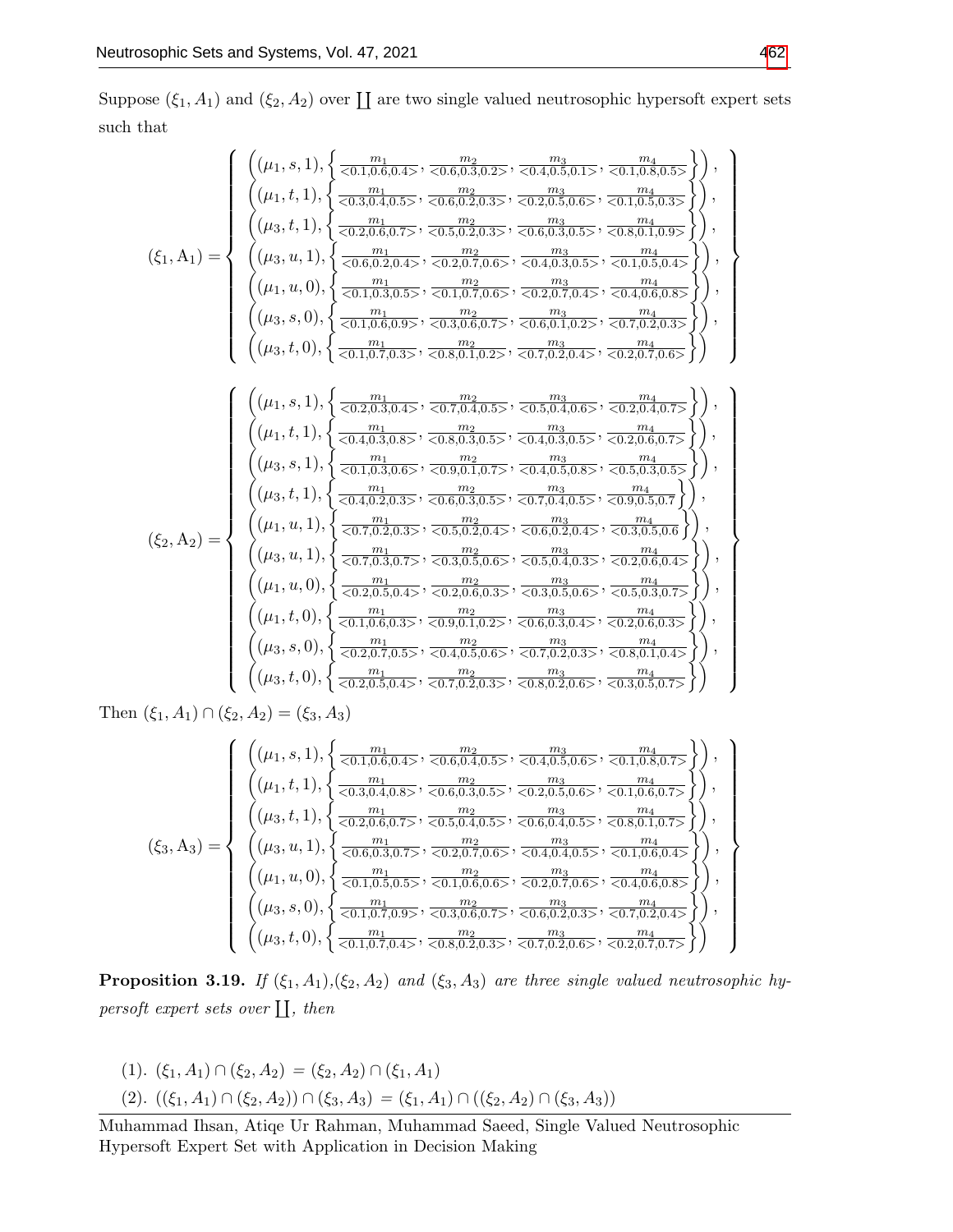**Proposition 3.20.** If  $(\xi_1, A_1), (\xi_2, A_2)$  and  $(\xi_3, A_3)$  are three single valued neutrosophic hypersoft expert sets over  $\prod,$  then

$$
(1). \ (\xi_1, A_1) \cup ((\xi_2, A_2) \cap (\xi_3, A_3)) = ((\xi_1, A_1) \cup ((\xi_2, A_2)) \cap ((\xi_1, A_1) \cup (\xi_3, A_3))
$$
  

$$
(2). \ (\xi_1, A_1) \cap ((\xi_2, A_2) \cup (\xi_3, A_3)) = ((\xi_1, A_1) \cap ((\xi_2, A_2)) \cup ((\xi_1, A_1) \cap (\xi_3, A_3))
$$

**Definition 3.21.** If  $(\xi_1, A_1)$  and  $(\xi_2, A_2)$  are two single valued neutrosophic hypersoft expert sets over  $\coprod$  then  $(\xi_1, A_1)$  AND  $(\xi_2, A_2)$  denoted by  $(\xi_1, A_1) \wedge (\xi_2, A_2)$  is defined by  $(\xi_1, A_1) \wedge (\xi_2, A_2) = (\xi_3, A_1 \times A_2),$ while  $\xi_3(\beta, \gamma) = \xi_1(\beta) \cap \xi_2(\gamma), \forall (\beta, \gamma) \in A_1 \times A_2$ .

Example 3.22. Taking into consideration the concept of example [3.3,](#page-3-1) let two sets

$$
A_1 = \left\{ (\mu_1, s, 1), (\mu_1, t, 1), (\mu_3, s, 0) \right\}
$$

$$
A_2 = \left\{ (\mu_1, s, 0), (\mu_3, s, 1) \right\}
$$

Suppose  $(\xi_1, A_1)$  and  $(\xi_2, A_2)$  over  $\coprod$  are two single valued neutrosophic hypersoft expert sets such that

$$
(\xi_1, A_1) = \begin{Bmatrix} \left( (\mu_1, s, 1), \left\{ \frac{m_1}{<0.1, 0.6, 0.4>}, \frac{m_2}{<0.6, 0.4, 0.5>}, \frac{m_3}{<0.4, 0.5, 0.6>}, \frac{m_4}{<0.1, 0.8, 0.7>} \right\} \right), \\ \left( (\mu_1, t, 1), \left\{ \frac{m_1}{<0.3, 0.4, 0.8>}, \frac{m_2}{<0.6, 0.3, 0.5>}, \frac{m_3}{<0.2, 0.5, 0.6>}, \frac{m_4}{<0.1, 0.6, 0.7>} \right\} \right), \\ \left( (\mu_3, s, 0), \left\{ \frac{m_1}{<0.1, 0.6, 0.9>}, \frac{m_2}{<0.3, 0.6, 0.7>} , \frac{m_3}{<0.6, 0.1, 0.2>}, \frac{m_3}{<0.7, 0.2, 0.3>} \right\} \right) \end{Bmatrix}
$$

$$
(\xi_2, A_2) = \begin{Bmatrix} \left( (\mu_1, s, 0), \left\{ \frac{m_1}{<0.2, 0.1, 0.8>}, \frac{m_2}{<0.7, 0.2, 0.4>}, \frac{m_3}{<0.5, 0.2, 0.5>} , \frac{m_4}{<0.7, 0.2, 0.3, 0.6>} \right\} \right), \\ \left( (\mu_3, s, 1), \left\{ \frac{m_1}{<0.1, 0.5, 0.6>}, \frac{m_2}{<0.4, 0.2, 0.5>} , \frac{m_3}{<0.7, 0.1, 0.2>}, \frac{m_4}{<0.8, 0.1, 0.4>} \right\} \right), \end{Bmatrix}
$$

Then  $(\xi_3, A_3) \wedge (\xi_2, A_2) = (\xi_3, A_1 \times A_2),$ 

$$
\left(\xi_3, A_1 \times A_2\right) = \begin{Bmatrix}\n\left(((\mu_1, s, 1), (\mu_1, s, 0)), \left\{\frac{m_1}{<0.1, 0.6, 0.4>}, \frac{m_2}{<0.6, 0.4, 0.5>}, \frac{m_3}{<0.4, 0.5, 0.6>}, \frac{m_4}{<0.1, 0.8, 0.7>}\right\}, \\
\left(((\mu_1, t, 1), (\mu_1, s, 0)), \left\{\frac{m_1}{<0.2, 0.4, 0.8>}, \frac{m_2}{<0.6, 0.3, 0.5>}, \frac{m_3}{<0.2, 0.5, 0.6>}, \frac{m_4}{<0.1, 0.6, 0.7>}\right\}\right), \\
\left(((\mu_1, t, 1), (\mu_3, s, 1)), \left\{\frac{m_1}{<0.1, 0.5, 0.8>}, \frac{m_2}{<0.4, 0.3, 0.5>}, \frac{m_3}{<0.2, 0.5, 0.6>}, \frac{m_4}{<0.1, 0.6, 0.7>}\right\}\right), \\
\left(((\mu_1, s, 1), (\mu_3, s, 1)), \left\{\frac{m_1}{<0.1, 0.6, 0.6>}, \frac{m_2}{<0.4, 0.4, 0.4, 0.5>}, \frac{m_3}{<0.4, 0.5, 0.6>}, \frac{m_4}{<0.1, 0.8, 0.7>}\right\}\right), \\
\left(((\mu_3, s, 0), (\mu_1, s, 0)), \left\{\frac{m_1}{<0.1, 0.6, 0.9>}, \frac{m_2}{<0.3, 0.6, 0.7>}, \frac{m_3}{<0.5, 0.2, 0.5, 0.5, 0.5, \frac{m_4}{<0.1, 0.8, 0.7>}\right\}\right), \\
\left(((\mu_3, s, 0), (\mu_3, s, 1)), \left\{\frac{m_1}{<0.1, 0.6, 0.9>}, \frac{m_2}{<0.3, 0.6, 0.7>}, \frac{m_3}{<0.5, 0.2, 0.5, 0.5, 0.
$$

**Definition 3.23.** If  $(\xi_1, A_1)$  and  $(\xi_2, A_2)$  are two single valued neutrosophic hypersoft expert sets over  $\coprod$  then  $(\xi_1, A_1)$  OR  $(\xi_2, A_2)$  denoted by  $(\xi_1, A_1) \vee (\xi_2, A_2)$  is defined by  $(\xi_1, A_1) \vee (\xi_2, A_2) = (\xi_3, A_1 \times A_2),$ while  $\xi_3(\beta, \gamma) = \xi_1(\beta) \cup \xi_2(\gamma), \forall (\beta, \gamma) \in A_1 \times A_2.$ 

Muhammad Ihsan, Atiqe Ur Rahman, Muhammad Saeed, Single Valued Neutrosophic Hypersoft Expert Set with Application in Decision Making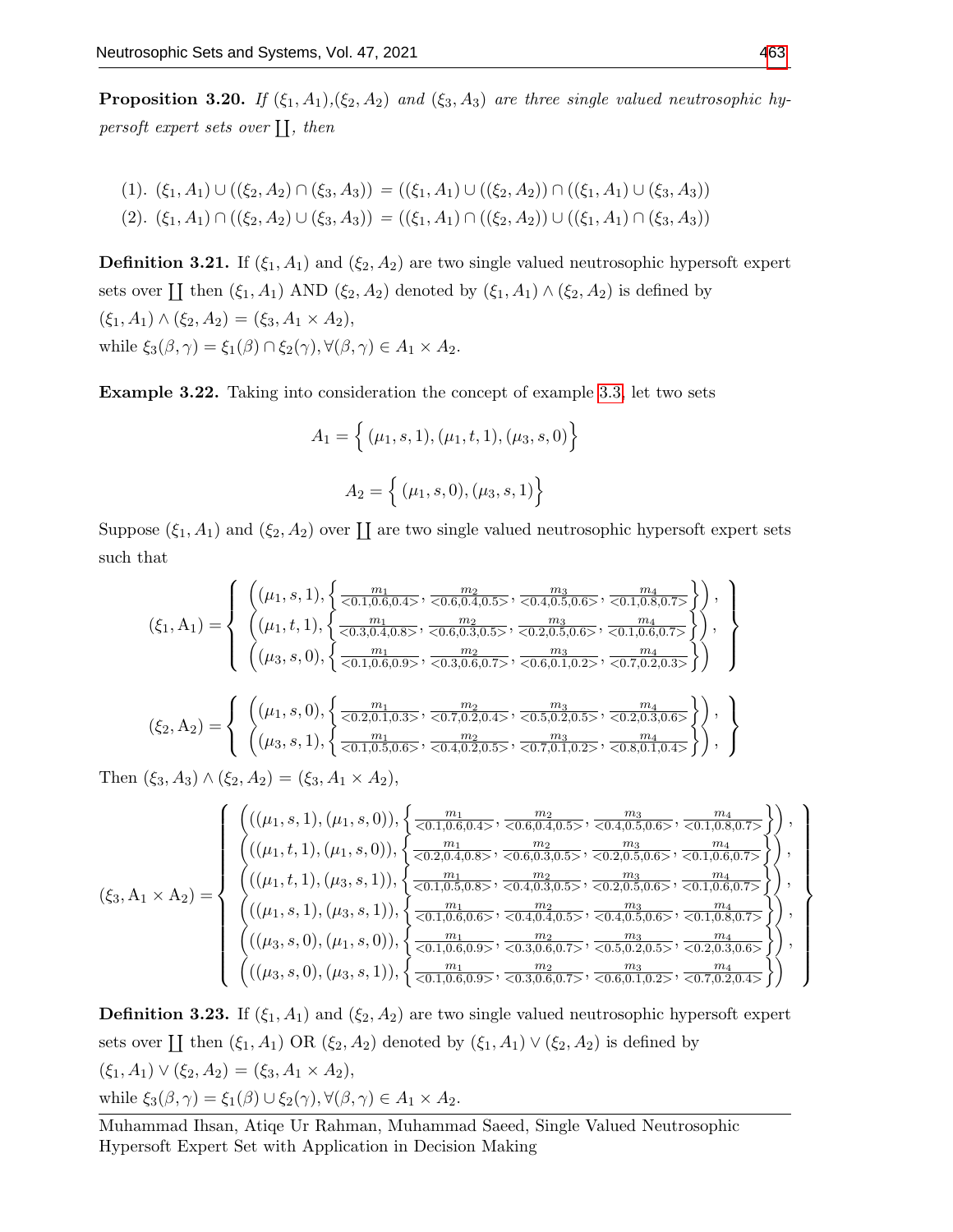Example 3.24. Taking into consideration the concept of example [3.3,](#page-3-1) suppose the following sets

$$
A_1 = \left\{ (\mu_1, s, 1), (\mu_1, t, 1), (\mu_3, s, 0) \right\}
$$

$$
A_2 = \left\{ (\mu_1, s, 0), (\mu_3, s, 1) \right\}
$$

Suppose  $(\xi_1, A_1)$  and  $(\xi_2, A_2)$  over  $\coprod$  are two single valued neutrosophic hypersoft expert sets such that

$$
(\xi_1, A_1) = \left\{ \begin{array}{l} \left( (\mu_1, s, 1), \left\{ \frac{m_1}{<0.1, 0.6, 0.4>}, \frac{m_2}{<0.6, 0.4, 0.5>}, \frac{m_3}{<0.4, 0.5, 0.6>}, \frac{m_4}{<0.1, 0.8, 0.7>} \right\} \right), \\ \left( (\mu_1, t, 1), \left\{ \frac{m_1}{<0.3, 0.4, 0.8>}, \frac{m_2}{<0.6, 0.3, 0.5>}, \frac{m_3}{<0.2, 0.5, 0.6>}, \frac{m_4}{<0.1, 0.6, 0.7>} \right\} \right), \\ \left( (\mu_3, s, 0), \left\{ \frac{m_1}{<0.1, 0.6, 0.9>}, \frac{m_2}{<0.3, 0.6, 0.7>} , \frac{m_3}{<0.6, 0.1, 0.2>}, \frac{m_4}{<0.7, 0.2, 0.3>} \right\} \right) \end{array} \right\}
$$

$$
(\xi_2, A_2) = \left\{ \begin{array}{c} \left( (\mu_1, s, 0), \left\{ \frac{m_1}{<0.2, 0.1, 0.3>}, \frac{m_2}{<0.7, 0.2, 0.4>}, \frac{m_3}{<0.5, 0.2, 0.5>}, \frac{m_4}{<0.2, 0.3, 0.6>} \right\} \right), \\ \left( (\mu_3, s, 1), \left\{ \frac{m_1}{<0.1, 0.5, 0.6>}, \frac{m_2}{<0.4, 0.2, 0.5>}, \frac{m_3}{<0.7, 0.1, 0.2>}, \frac{m_4}{<0.8, 0.1, 0.4>} \right\} \right), \end{array} \right\}
$$

Then  $(\xi_3, A_3) \vee (\xi_2, A_2) = (\xi_3, A_1 \times A_2),$ 

$$
\left(\xi_3, A_1 \times A_2\right) = \begin{Bmatrix}\n\left(((\mu_1, s, 1), (\mu_1, s, 0)), \left\{\frac{m_1}{<0.2, 0.1, 0.3>}, \frac{m_2}{0<0.7, 0.2, 0.4>}, \frac{m_3}{<0.5, 0.2, 0.5>}, \frac{m_4}{<0.2, 0.3, 0.6>}\right\}\right), \\
\left(((\mu_1, t, 1), (\mu_1, s, 0)), \left\{\frac{m_1}{<0.3, 0.1, 0.3>}, \frac{m_2}{<0.7, 0.2, 0.4>}, \frac{m_3}{<0.5, 0.2, 0.5>}, \frac{m_4}{<0.2, 0.3, 0.6>}\right\}\right), \\
\left(((\mu_1, t, 1), (\mu_3, s, 1)), \left\{\frac{m_1}{<0.3, 0.4, 0.6>}, \frac{m_2}{<0.6, 0.2, 0.5>}, \frac{m_3}{<0.7, 0.1, 0.2>}, \frac{m_4}{<0.8, 0.1, 0.4>}\right\}\right), \\
\left(((\mu_1, s, 1), (\mu_3, s, 1)), \left\{\frac{m_1}{<0.1, 0.5, 0.4>}, \frac{m_2}{<0.6, 0.2, 0.5>}, \frac{m_3}{<0.7, 0.1, 0.2>}, \frac{m_4}{<0.8, 0.1, 0.4>}\right\}\right), \\
\left(((\mu_3, s, 0), (\mu_1, s, 0)), \left\{\frac{m_1}{<0.2, 0.1, 0.3>}, \frac{m_2}{<0.7, 0.2, 0.4>}, \frac{m_3}{<0.6, 0.1, 0.2>}, \frac{m_3}{<0.7, 0.2, 0.3>}\right\}\right), \\
\left(((\mu_3, s, 0), (\mu_3, s, 1)), \left\{\frac{m_1}{<0.1, 0.5, 0.6>}, \frac{m_2}{<0.4, 0.2, 0.5>}, \frac{m_3}{<0.7, 0.1, 0.2>}, \frac{m_4}{<0.7, 0.2,
$$

**Proposition 3.25.** If  $(\xi_1, A_1), (\xi_2, A_2)$  and  $(\xi_3, A_3)$  are three single valued neutrosophic hypersoft expert sets over  $\prod,$  then

(1).  $((\xi_1, A_1) \wedge (\xi_2, A_2))^c = ((\xi_1, A_1))^c \vee ((\xi_2, A_2))^c$ (2).  $((\xi_1, A_1) \vee (\xi_2, A_2))^c = ((\xi_1, A_1))^c \wedge ((\xi_2, A_2))^c$ 

**Proposition 3.26.** If  $(\xi_1, A_1), (\xi_2, A_2)$  and  $(\xi_3, A_3)$  are three single valued neutrosophic hypersoft expert sets over  $\prod,$  then

(1).  $((\xi_1, A_1) \wedge (\xi_2, A_2)) \wedge (\xi_3, A_3) = (\xi_1, A_1) \wedge ((\xi_2, A_2) \wedge (\xi_3, A_3))$ (2).  $((\xi_1, A_1) \vee (\xi_2, A_2)) \vee (\xi_3, A_3) = (\xi_1, A_1) \vee ((\xi_2, A_2) \vee (\xi_3, A_3))$ (3).  $(\xi_1, A_1) \vee ((\xi_2, A_2) \wedge (\xi_3, A_3) = ((\xi_1, A_1) \vee ((\xi_2, A_2)) \wedge ((\xi_1, A_1) \vee (\xi_3, A_3))$ (4).  $(\xi_1, A_1) \wedge ((\xi_2, A_2) \vee (\xi_3, A_3)) = ((\xi_1, A_1) \wedge ((\xi_2, A_2)) \vee ((\xi_1, A_1) \wedge (\xi_3, A_3))$ 

Muhammad Ihsan, Atiqe Ur Rahman, Muhammad Saeed, Single Valued Neutrosophic Hypersoft Expert Set with Application in Decision Making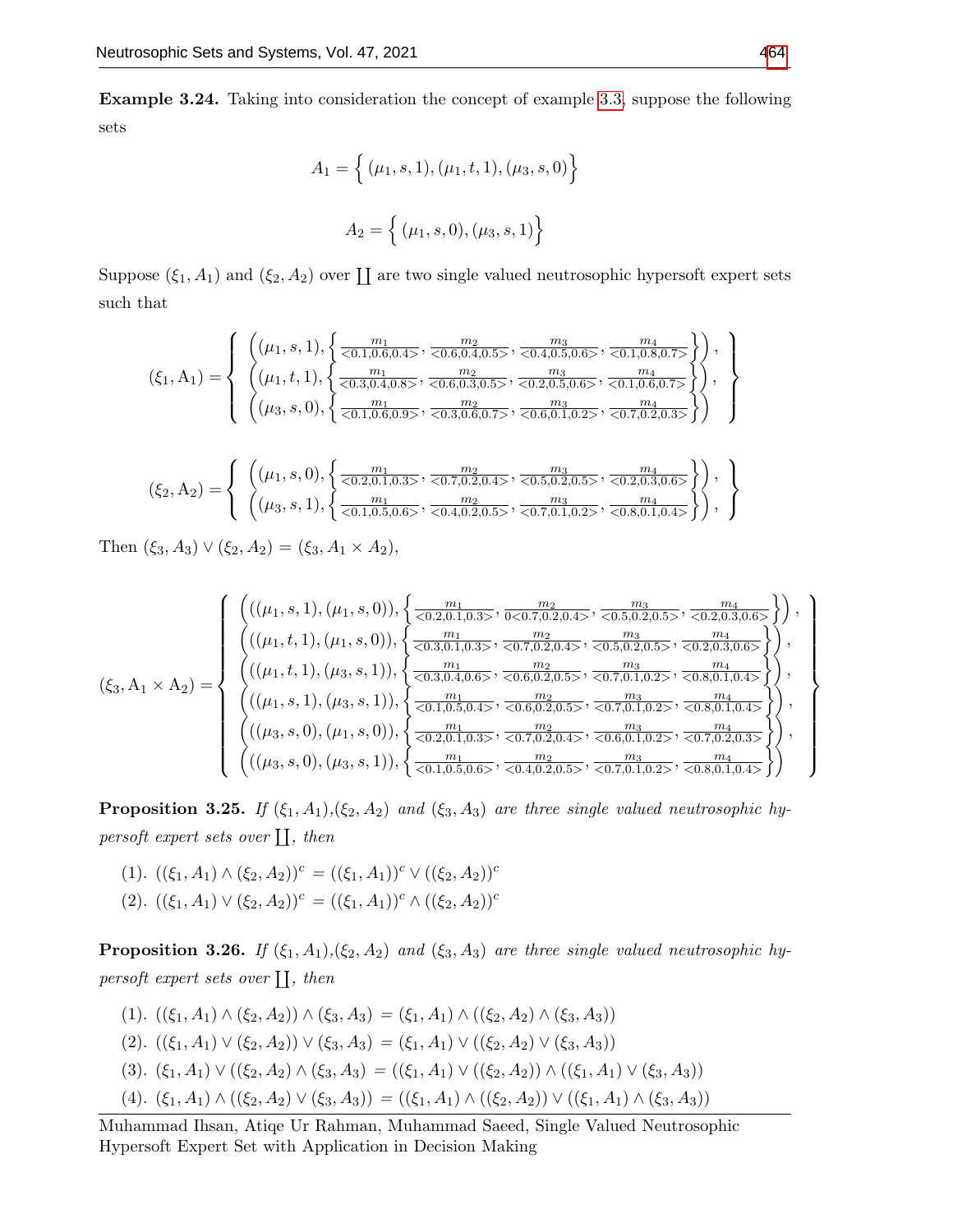#### 4. An Application to Single valued Neutrosophic Hypersoft expert set

In this section, an application of single valued neutrosophic hypersoft expert set theory in a decision making problem, is presented.

#### Statement of the problem

Mr. John wants to purchase a mobile from a mobile market for his personal use. He takes help from his some friends (Stephen, Thomas and Umar) who have expertise in mobile purchase.

#### Proposed Algorithm

The following algorithm is adopted for this selection (purchase).

- (1). Construct SVNHSES  $(\xi, K)$ ,
- (2). Determine the values of  $\mu(c_i) \nu(c_i) \omega(c_i)$  for each  $c_i \in \prod$  where  $\mu(c_i)$  is a membership function,  $\nu(c_i)$  indeterminacy function and  $\omega(c_i)$  is a non membership function for each element of  $\prod$ .
- (3). Calculate the the highest numerical grade for the agree-SVNHSES and disagree-SVNHSES,
- (4). Determine the score of each element  $c_i \in \coprod$  by taking the sum of the products of the numerical grade of each element for the agree- SVNHSES and disagree SVNHSES,denoted by  $G_i$  and  $H_i$  respectively
- (5). Determine  $j_i = G_i H_i$  for each element  $c_i \in \coprod$ ,
- (6). Compute n, for which  $M=$  max  $j_i$ . Then the decision is to choose element as the optimal or best solution to the problem.

#### Step-1

Let four categories of mobile are there which form the universe of discourse  $coprod =$  ${c_1, c_2, c_3, c_4}$  and  $X = {E_1 = Stephen, E_2 = Thomas, E_3 = Umar}$  be a set of experts for this purchase. The following are the attribute-valued sets for prescribed attributes:

 $L_1 = Brand = \{X = l_1, Y = l_2\}$  $L_2 = Price = \{20,000 = l_3, 15, 000 = l_4\}$  $L_3 = Color = \{White = l_5, Blue = l_6\}$  $L_4 = Memory = \{6GB = l_7, 4GB = l_8\}$  $L_5 = Resolution(size) = {5inch = l_9, 6inch = l_{10}}$ and then

 $L = L_1 \times L_2 \times L_3 \times L_4 \times L_5$ 

Muhammad Ihsan, Atiqe Ur Rahman, Muhammad Saeed, Single Valued Neutrosophic Hypersoft Expert Set with Application in Decision Making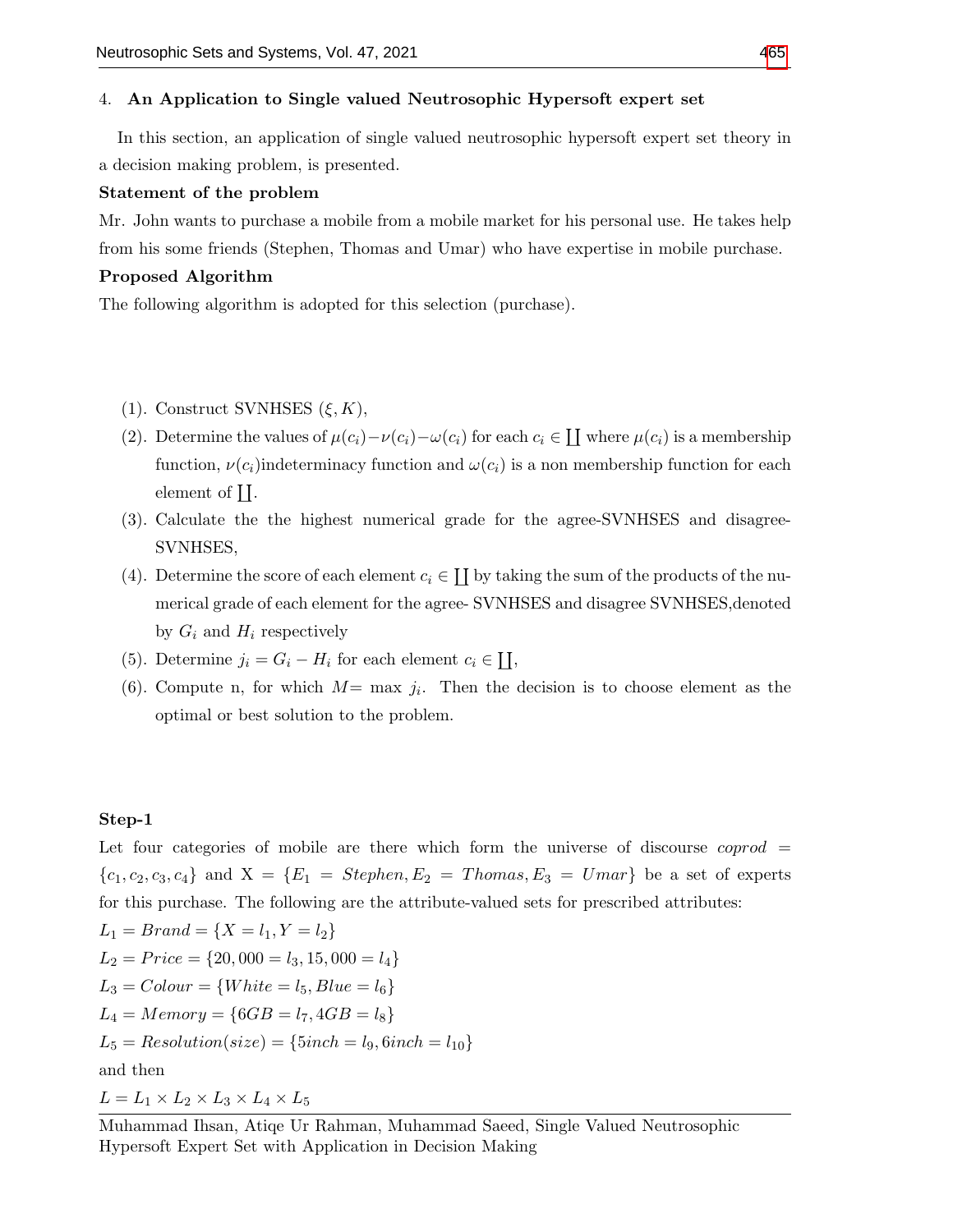$$
L = \left\{\n\begin{array}{l}\n(l_1, l_3, l_5, l_7, l_9), (l_1, l_3, l_5, l_7, l_{10}), (l_1, l_3, l_5, l_8, l_9), (l_1, l_3, l_5, l_8, l_{10}), (l_1, l_3, l_6, l_7, l_9), \\
(l_1, l_3, l_6, l_7, l_{10}), (l_1, l_3, l_6, l_8, l_9), (l_1, l_3, l_6, l_8, l_{10}), (l_1, l_4, l_5, l_7, l_9), (l_1, l_4, l_5, l_7, l_{10}), \\
(l_1, l_4, l_5, l_8, l_9), (l_1, l_4, l_5, l_8, l_{10}), (l_1, l_4, l_6, l_7, l_9), (l_1, l_4, l_6, l_7, l_{10}), (l_1, l_4, l_6, l_8, l_9), \\
(l_1, l_4, l_6, l_8, l_{10}), (l_2, l_3, l_5, l_7, l_9), (l_2, l_3, l_5, l_7, l_{10}), (l_2, l_3, l_5, l_8, l_9), (l_2, l_3, l_5, l_8, l_{10}), \\
(l_2, l_3, l_6, l_7, l_9), (l_2, l_3, l_6, l_7, l_{10}), (l_2, l_3, l_6, l_8, l_9), (l_2, l_3, l_6, l_8, l_{10}), (l_2, l_4, l_5, l_7, l_{10}), \\
(l_2, l_4, l_5, l_7, l_{10}), (l_2, l_4, l_5, l_8, l_9), (l_2, l_4, l_5, l_8, l_{10}), (l_2, l_4, l_6, l_7, l_9), (l_2, l_4, l_6, l_7, l_{10}), \\
(l_2, l_4, l_6, l_8, l_9), (l_2, l_4, l_6, l_8, l_{10})\n\end{array}\n\right\}
$$

 $\begin{array}{lllllll} K & = & \{k_1 & = & (l_1, l_3, l_5, l_7, l_9), k_2 & = & (l_1, l_3, l_6, l_7, l_{10}), k_3 & = & (l_1, l_4, l_6, l_8, l_9), k_4 & = & \end{array}$  $(l_2, l_3, l_6, l_8, l_9), k_5 = (l_2, l_4, l_6, l_7, l_{10})\}$ 

$$
\begin{pmatrix}\n\left( (k_1, E_1, 1), \left\{ \frac{c_1}{<0.9, 0.1, 0.7>} , \frac{c_2}{<0.3, 0.4, 0.5>} , \frac{c_3}{<0.6, 0.2, 0.4>} , \frac{c_4}{<0.3, 0.7, 0.2>} \right\} \right), \\
\left( (k_1, E_2, 1), \left\{ \frac{c_1}{<0.6, 0.2, 0.7>} , \frac{c_2}{<0.1, 0.2, 0.3>} , \frac{c_3}{<0.6, 0.2, 0.8>} , \frac{c_4}{<0.3, 0.6, 0.5>} \right\} \right), \\
\left( (k_2, E_1, 1), \left\{ \frac{c_1}{<0.6, 0.4, 0.8>} , \frac{c_2}{<0.3, 0.7, 0.2>} , \frac{c_3}{<0.3, 0.1, 0.4>} , \frac{c_1}{<0.3, 0.6, 0.7>} \right\} \right), \\
\left( (k_2, E_1, 1), \left\{ \frac{c_1}{<0.6, 0.4, 0.8>} , \frac{c_2}{<0.4, 0.2, 0.1>} , \frac{c_3}{<0.7, 0.1, 0.6>} , \frac{c_4}{<0.5, 0.2, 0.8>} \right\} \right), \\
\left( (k_2, E_2, 1), \left\{ \frac{c_1}{<0.5, 0.2, 0.3>} , \frac{c_2}{<0.6, 0.4, 0.5>} , \frac{c_3}{<0.3, 0.6, 0.7>} , \frac{c_4}{<0.4, 0.2, 0.9>} \right\} \right), \\
\left( (k_3, E_1, 1), \left\{ \frac{c_1}{<0.2, 0.3, 0.4>} , \frac{c_2}{<0.3, 0.2, 0.5>} , \frac{c_3}{<0.3, 0.2, 0.5>} , \frac{c_4}{<0.4, 0.2, 0.5>} \right\} \right), \\
\left( (k_3, E_2, 1), \left\{ \frac{c_1}{<0.2, 0.3, 0.4>} , \frac{
$$

Muhammad Ihsan, Atiqe Ur Rahman, Muhammad Saeed, Single Valued Neutrosophic Hypersoft Expert Set with Application in Decision Making

 $\mathcal{L}$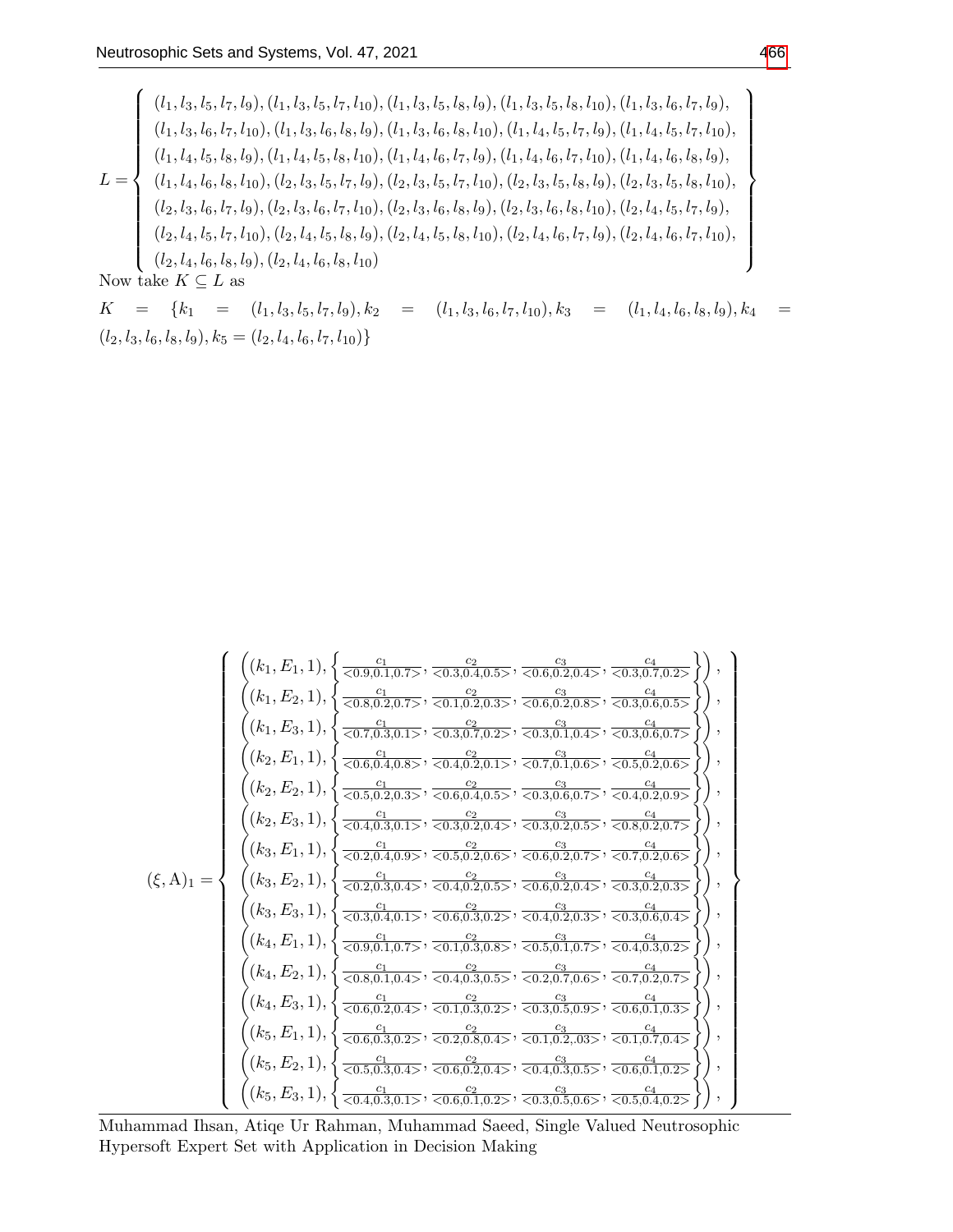and

$$
\begin{pmatrix}\n\left( (k_1, E_1, 0), \left\{ \frac{c_1}{<0.4, 0.3, 0.1>} , \frac{c_2}{<0.9, 0.1, 0.2>} , \frac{c_3}{<0.8, 0.2, 0.3>} , \frac{c_4}{<0.6, 0.1, 0.8>} \right\} \right), \\
\left( (k_1, E_2, 0) \left\{ \frac{c_1}{<0.7, 0.2, 0.3>} , \frac{c_2}{<0.6, 0.4, 0.2>} , \frac{c_3}{<0.2, 0.7, 0.1>} , \frac{c_4}{<0.8, 0.2, 0.7>} \right\} \right), \\
\left( (k_2, E_1, 0), \left\{ \frac{c_1}{<0.1, 0.4, 0.5>} , \frac{c_2}{<0.4, 0.3, 0.7>} , \frac{c_3}{<0.2, 0.7, 0.4>} , \frac{c_4}{<0.3, 0.2, 0.6>} \right\} \right), \\
\left( (k_2, E_1, 0), \left\{ \frac{c_1}{<0.1, 0.4, 0.5>} , \frac{c_2}{<0.7, 0.2, 0.3>} , \frac{c_3}{<0.2, 0.7, 0.4>} , \frac{c_4}{<0.3, 0.2, 0.6>} \right\} \right), \\
\left( (k_2, E_2, 0), \left\{ \frac{c_1}{<0.7, 0.2, 0.1>} , \frac{c_2}{<0.3, 0.2, 0.2>} , \frac{c_3}{<0.1, 0.7, 0.8>} , \frac{c_4}{<0.5, 0.3, 0.4} \right\} \right), \\
\left( (k_3, E_1, 0), \left\{ \frac{c_1}{<0.9, 0.1, 0.6>} , \frac{c_2}{<0.4, 0.2, 0.7>} , \frac{c_3}{<0.5, 0.1, 0.9>} , \frac{c_3}{<0.3, 0.4, 0.3>} \right\} \right), \\
\left( (k_3, E_2, 0), \left\{ \frac{c_1}{<0.6, 0.2, 0.1>} , \frac{
$$

are single valued neutrosophic hypersoft expert sets.

# Step-2

Table 1 represents the values of  $\mu(c_i)$ - $\nu(c_i)$ - $\omega(c_i)$ 

### Step-(2-5)

Table 2 and table 3 represent the grade values of agree and disagree single valued neutrosophic hypersoft expert set respectively. Table 4 depicts the difference of scores of agree and disagree SVNHSES. The scores for agree SVNHSES are :  $S(c_1) = 0.6, S(c_2) = 0.5, S(c_3) = 0.4$  and  $S(c_4) = 1.5$ whereas scores for disagree SVNHSES are:  $S(c_1) = 1.4, S(c_2) = 0.7, S(c_3) = 0.5 \text{ and } S(c_4) = -0.2.$ Step-6; Decision

As  $j_4$  is maximum, so category  $c_4$  is preferred to be best.

Muhammad Ihsan, Atiqe Ur Rahman, Muhammad Saeed, Single Valued Neutrosophic Hypersoft Expert Set with Application in Decision Making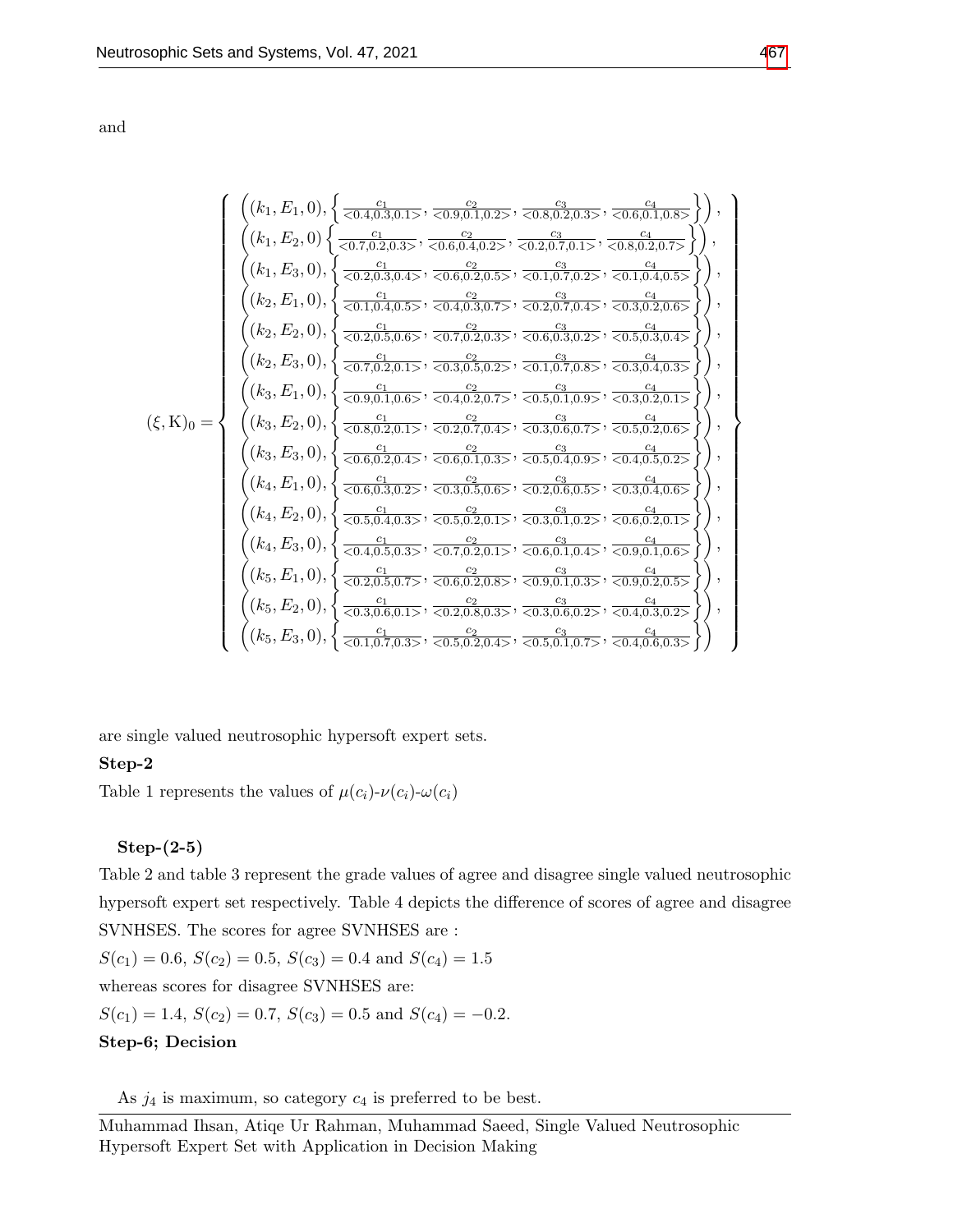| $\overline{C}$  | $c_1$   | $c_2$  | $c_3$   | $c_4$     | $\mathcal C$    | $c_1$   | $c_2$   | $c_3$   | $c_4$   |
|-----------------|---------|--------|---------|-----------|-----------------|---------|---------|---------|---------|
| $(k_1, E_1, 1)$ | 0.1     | $-0.6$ | $0.0\,$ | $-0.6$    | $(k_1, E_1, 0)$ | 0.0     | 0.6     | 0.3     | $-0.3$  |
| $(k_1, E_2, 1)$ | $-0.1$  | $-0.4$ | $-0.4$  | $0.2\,$   | $(k_1, E_2, 0)$ | $0.2\,$ | 0.0     | $-0.6$  | $-0.1$  |
| $(k_1, E_3, 1)$ | $0.3\,$ | $-0.2$ | $-0.2$  | $0.4\,$   | $(k_1, E_3, 0)$ | $-0.5$  | $-0.1$  | $-0.8$  | $-0.8$  |
| $(k_2, E_1, 1)$ | $-0.6$  | 0.1    | 0.0     | $-0.3$    | $(k_2, E_1, 0)$ | $-0.8$  | $-0.6$  | $-0.9$  | $-0.5$  |
| $(k_2, E_2, 1)$ | 0.0     | $-0.3$ | $0.4\,$ | $-0.7$    | $(k_2, E_2, 0)$ | $-0.9$  | $0.2\,$ | 0.1     | $-0.2$  |
| $(k_2, E_3, 1)$ | 0.0     | $-0.3$ | $-0.4$  | $-0.1$    | $(k_2, E_3, 0)$ | $0.4\,$ | $-0.4$  | $-1.4$  | $-0.4$  |
| $(k_3, E_1, 1)$ | $-1.1$  | $-0.3$ | $-0.3$  | $-0.1$    | $(k_3, E_1, 0)$ | $0.2\,$ | $-0.5$  | $-0.5$  | $0.0\,$ |
| $(k_3, E_2, 1)$ | $-0.5$  | $-0.3$ | 0.0     | $-0.2$    | $(k_3, E_2, 0)$ | $0.5\,$ | $-0.9$  | $-1.0$  | $-0.3$  |
| $(k_3, E_3, 1)$ | $-0.2$  | 0.1    | $-0.1$  | $-0.7$    | $(k_3, E_3, 0)$ | 0.0     | $0.2\,$ | $-0.8$  | $-0.3$  |
| $(k_4, E_1, 1)$ | 0.1     | $-1.0$ | $-0.3$  | $-0.1$    | $(k_4, E_1, 0)$ | 0.1     | $-0.8$  | $-0.9$  | $-0.7$  |
| $(k_4, E_2, 1)$ | $0.3\,$ | $-0.6$ | $-1.1$  | $-0.2$    | $(k_4, E_2, 0)$ | $-0.1$  | $0.2\,$ | 0.0     | $0.3\,$ |
| $(k_4, E_3, 1)$ | 0.0     | $-0.4$ | $-1.1$  | $\rm 0.2$ | $(k_4, E_3, 0)$ | $-1.4$  | $0.4\,$ | 0.1     | $0.2\,$ |
| $(k_5, E_1, 1)$ | 0.1     | $-0.7$ | $-0.4$  | $-1.0$    | $(k_5, E_1, 0)$ | $-1.0$  | $-0.4$  | $0.5\,$ | $0.2\,$ |
| $(k_5, E_2, 1)$ | $-0.2$  | 0.0    | $-0.4$  | $\rm 0.3$ | $(k_5, E_2, 0)$ | $-0.4$  | $-0.9$  | $-0.5$  | 0.1     |
| $(k_5, E_3, 1)$ | 0.0     | 0.3    | $-0.8$  | $-0.1$    | $(k_5, E_3, 0)$ | $-0.9$  | $-0.1$  | $-0.3$  | $-0.5$  |

Table 1. Agree-single valued neutrosophic hypersoft expert set

Table 2. Numerical Grades of agree SVNHSES

|                 | $c_i$          | <b>Highest Numerical Grade</b> |
|-----------------|----------------|--------------------------------|
| $(k_1, E_1, 1)$ | c <sub>1</sub> | 0.1                            |
| $(k_1, E_2, 1)$ | $c_4$          | $0.2\,$                        |
| $(k_1, E_3, 1)$ | $c_4$          | 0.4                            |
| $(k_2, E_1, 1)$ | c <sub>2</sub> | 0.1                            |
| $(k_2, E_2, 1)$ | $c_3$          | 0.4                            |
| $(k_2, E_3, 1)$ | $c_4$          | 0.6                            |
| $(k_3, E_1, 1)$ | c <sub>1</sub> | 0.0                            |
| $(k_3, E_2, 1)$ | $c_3$          | 0.0                            |
| $(k_3, E_3, 1)$ | c <sub>2</sub> | 0.1                            |
| $(k_4, E_1, 1)$ | $c_1$          | 0.1                            |
| $(k_4, E_2, 1)$ | c <sub>1</sub> | 0.3                            |
| $(k_4, E_3, 1)$ | $c_4$          | $0.2\,$                        |
| $(k_5, E_1, 1)$ | c <sub>1</sub> | 0.1                            |
| $(k_5, E_2, 1)$ | $c_4$          | 0.3                            |
| $(k_5, E_3, 1)$ | $c_2$          | 0.3                            |

#### 5. Conclusions

In this paper, the fundamentals of single valued neutrosophic hypersoft expert set are established and some basic properties, laws and operations are generalized. A decision-making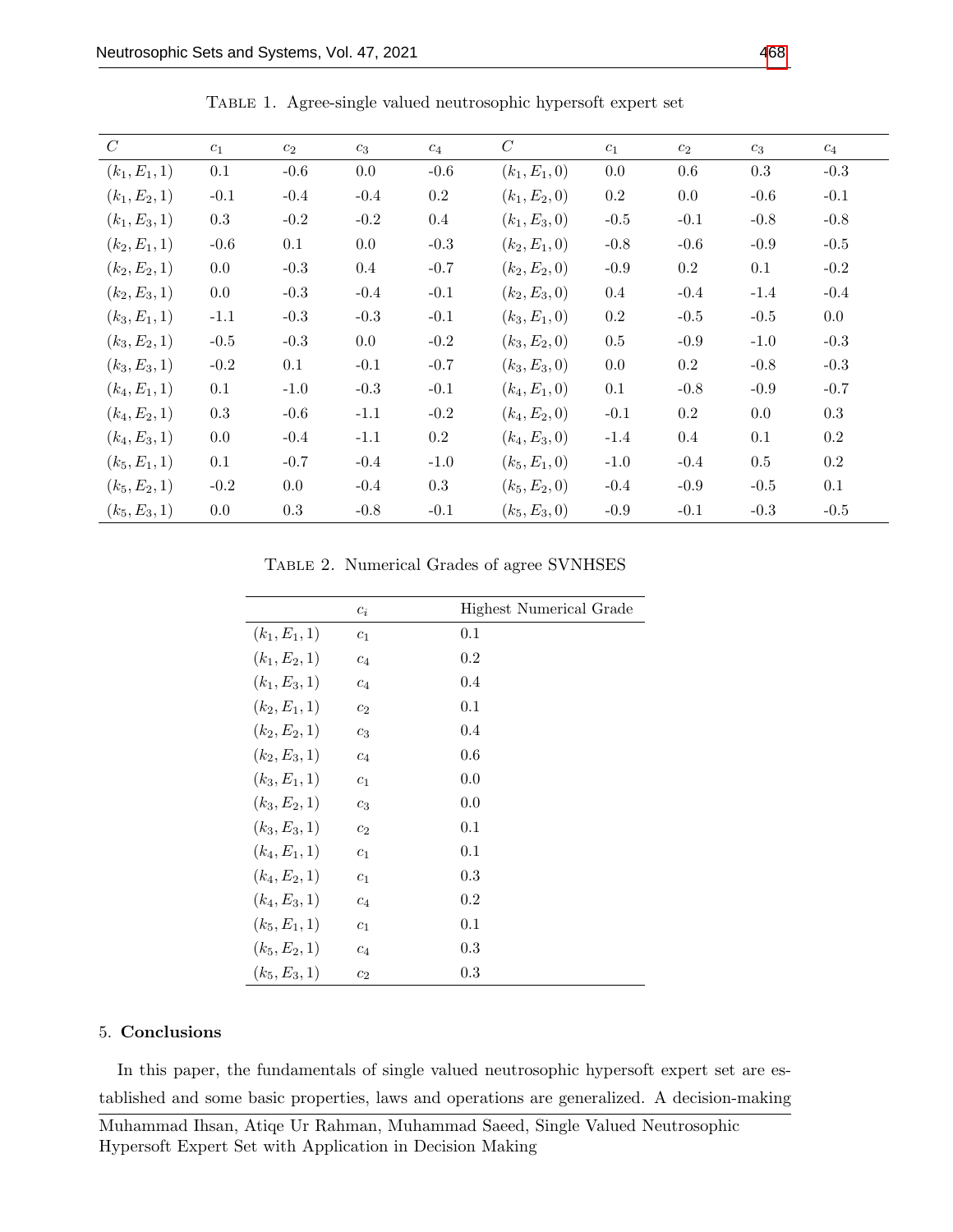|                 | $c_i$          | Highest Numerical Grade |
|-----------------|----------------|-------------------------|
| $(k_1, E_1, 0)$ | c <sub>2</sub> | 0.6                     |
| $(k_1, E_2, 0)$ | c <sub>1</sub> | 0.2                     |
| $(k_1, E_3, 0)$ | c <sub>2</sub> | $-0.1$                  |
| $(k_2, E_1, 0)$ | $c_4$          | $-0.5$                  |
| $(k_2, E_2, 0)$ | c <sub>2</sub> | 0.2                     |
| $(k_2, E_3, 0)$ | c <sub>1</sub> | 0.4                     |
| $(k_3, E_1, 0)$ | c <sub>1</sub> | 0.2                     |
| $(k_3, E_2, 0)$ | c <sub>1</sub> | 0.5                     |
| $(k_3, E_3, 0)$ | c <sub>2</sub> | 0.2                     |
| $(k_4, E_1, 0)$ | c <sub>1</sub> | 0.1                     |
| $(k_4, E_2, 0)$ | $c_4$          | 0.3                     |
| $(k_4, E_3, 0)$ | c <sub>2</sub> | 0.4                     |
| $(k_5, E_1, 0)$ | $c_3$          | 0.5                     |
| $(k_5, E_2, 0)$ | c <sub>2</sub> | 0.1                     |
| $(k_5, E_3, 0)$ | $c_2$          | $-0.1$                  |

Table 3. Numerical Grades of disagree SVNHSES

TABLE 4. Numerical values of  $j_i = G_i - H_i$ 

| $G_i$          | $H_i$           | $i_i = G_i - H_i$ |
|----------------|-----------------|-------------------|
| $S(c_1)=0.6$   | $S(c_1)=1.4$    | $-1.8$            |
| $S(c_2)=0.5$   | $S(c_2)=0.7$    | $-0.2$            |
| $S(c_3)=0.4$   | $S(c_3)=0.5$    | $-0.1$            |
| $S(c_4) = 1.5$ | $S(c_4) = -0.2$ | 1.7               |

application regarding the selection of the best product is presented with the help of proposed algorithm. Future work may include the extension of the presented work for other single valued neutrosophic hypersoft-like hybrids.

Conflicts of Interest: "The authors declare no conflict of interest."

#### References

- <span id="page-18-0"></span>1. Smarandache, F. (2005). A Unifying Field in Logics. Neutrosophy: Neutrosophic Probability, Set and Logic. Rehoboth: American Research Press.
- <span id="page-18-4"></span>2. Smarandache, F. (2005). Neutrosophic set, a generialization of the intuituionistics fuzzy sets. Inter. J. Pure Appl. Math., 24, 287 297.
- <span id="page-18-1"></span>3. Smarandache, F. (2013). Introduction to neutrosophic measure, neutrosophic measure neutrosophic integral, and neutrosophic propability. http://fs.gallup.unm.edu/eBooks-otherformats.htm EAN: 9781599732534.
- <span id="page-18-2"></span>4. Zadeh, L. A. (1965). Fuzzy sets. Information and Control, 8, 338-353.
- <span id="page-18-3"></span>5. Atanassov, K. T. (1986). Intuitionistic Fuzzy Sets. Fuzzy Sets and Systems, 20(1), 87-96.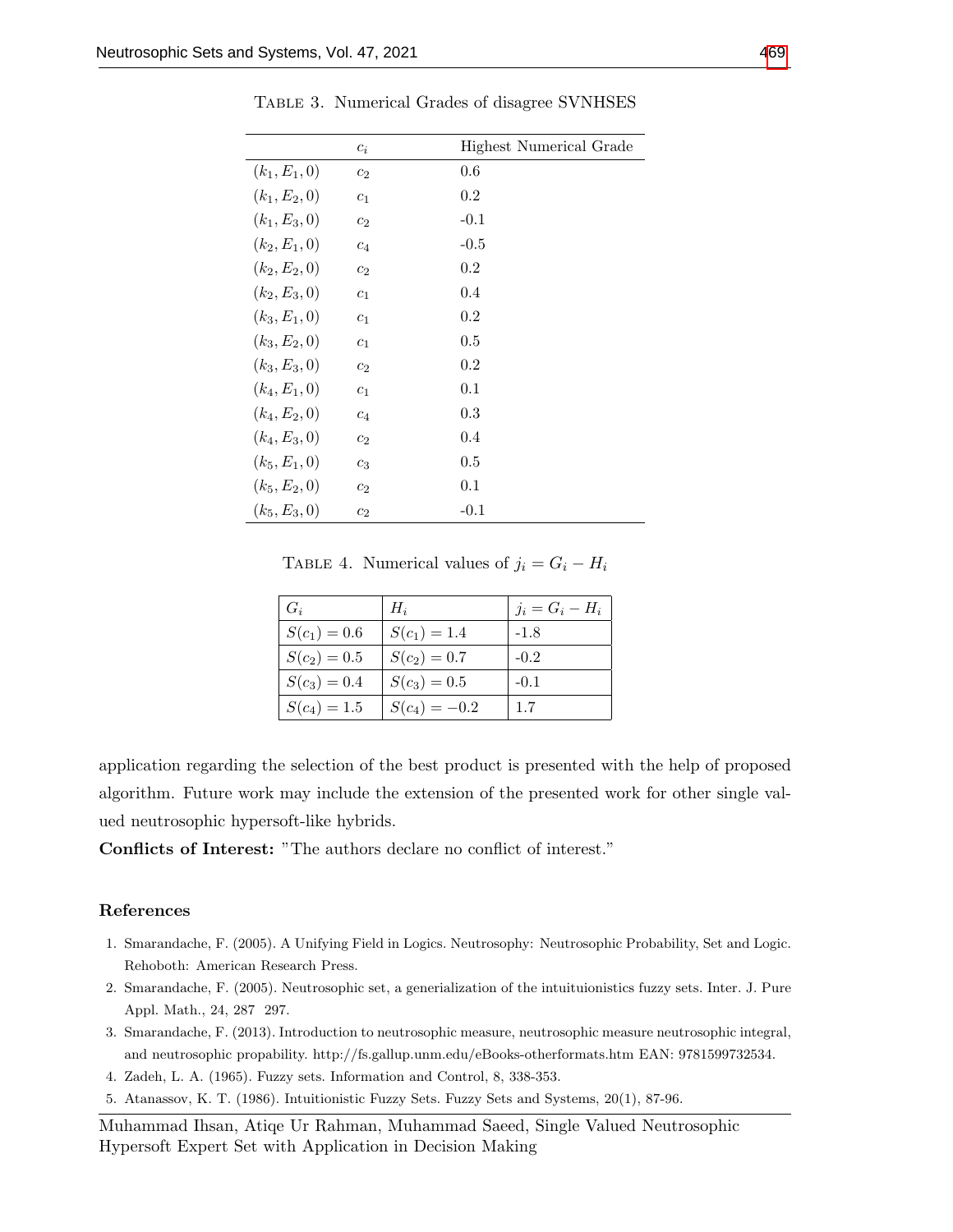- <span id="page-19-0"></span>6. Wang, H., Smarandache, F., Zhang, Y., & Sunderraman, R. (2010). Single valued Neutrosophic Sets. Multisspace and Multistructure, 4, 410-413.
- <span id="page-19-1"></span>7. Broumi, S., & Smarandache, F. (2015). Single valued neutrosophic soft expert sets and their application in decision making. Journal of New Theory, 3, 67-88.
- <span id="page-19-2"></span>8. Molodtsov, D. (1999). Soft set theoryfirst results. Computers and Mathematics with Applications, 37(4-5), 19-31.
- <span id="page-19-3"></span>9. Maji, P. K., Roy, A. R., & Biswas, R. (2001). Fuzzy Soft Sets. Journal of Fuzzy Mathematics, 9, 589-602.
- <span id="page-19-4"></span>10. Maji, P. K., Roy, A. R., & Biswas, R. (2003). Soft set theory. Computers and Mathematics with Applications.  $45(4-5)$ , 555-562  $45(4-5)$ , 555-562.
- 11. Maji, P. K., Roy, A. R., & Biswas, R. (2002). An application of soft sets in a decision making problem. Computers & Mathematics with Applications, 44(8-9), 1077-1083.
- 12. Ali, M. I., Feng, F., Liu, X., Min, W. K., & Shabir, M. (2009). On some new operations in soft set theory. Computers & Mathematics with Applications, 57(9), 1547-1553.
- 13. Babitha, K. V., & Sunil, J. (2010). Soft set relations and functions. Computers & Mathematics with Applications, 60(7), 1840-1849.
- 14. Babitha, K. V., & Sunil, J. J. (2011). Transitive closures and orderings on soft sets. Computers & Mathematics with Applications, 62(5), 2235-2239.
- <span id="page-19-5"></span>15. Ge, X., & Yang, S. (2011). Investigations on some operations of soft sets. World Academy of Science, Engineering and Technology, 51, 1112-1115.
- <span id="page-19-6"></span>16. Alkhazaleh, S.,& Salleh, A. R. (2011). Soft Expert Sets. Adv. Decis. Sci., 2011, 757868-1.
- <span id="page-19-7"></span>17. Alkhazaleh, S., & Salleh, A. R. (2014). Fuzzy soft expert set and its application. Applied Mathematics, 2014, 5, 1349-1368.
- <span id="page-19-8"></span>18. Broumi, S., & Smarandache, F. (2015). Intuitionistic fuzzy soft expert sets and its application in decision making. Journal of new theory, 1, 89-105.
- <span id="page-19-9"></span>19. Smarandache, F. (2018). Extension of soft set to hypersoft set, and then to plithogenic hypersoft set. Neutrosophic Sets and Systems, 22, 168-170.
- <span id="page-19-10"></span>20. Saeed, M., Rahman, A. U., Ahsan, M., & Smarandache, F. (2021). An inclusive study on fundamentals of hypersoft set. Theory and Application of Hypersoft Set, (pp.1-23). Pons Publication House.
- <span id="page-19-11"></span>21. Abbas, M., Murtaza, G., & Smarandache, F. (2020). Basic operations on hypersoft sets and hypersoft point. Neutrosophic Sets and Systems, 35, 407-421.
- <span id="page-19-12"></span>22. Rahman, A. U., Saeed, M., Smarandache, F., & Ahmad, M. R. (2020). Development of Hybrids of Hypersoft Set with Complex Fuzzy Set, Complex Intuitionistic Fuzzy set and Complex Neutrosophic Set. Neutrosophic Sets and Systems, 38, 335-354.
- 23. Rahman, A. U., Saeed, M., & Smarandache, F. (2020). Convex and concave hypersoft sets with some properties, Neutrosophic Sets and Systems, 38, 497-508.
- 24. Rahman, A. U., Saeed, M., & Dhital, A. (2021). Decision making application based on neutrosophic parameterized hypersoft set theory. Neutrosophic Sets and Systems, 41, 1-14.
- 25. Rahman, A. U., Saeed, M., & Hafeez, A. (2021). Theory of Bijective Hypersoft Set with Application in Decision Making. Punjab University Journal of Mathematics, 53(7), 511-526.
- 26. Rahman, A. U., Saeed, M., Alodhaibi, S. S., & Khalifa, H. A. E. W. (2021). Decision Making Algorithmic Approaches Based on Parameterization of Neutrosophic Set under Hypersoft Set Environment with Fuzzy, Intuitionistic Fuzzy and Neutrosophic Settings. CMES-Computer Modeling in Engineering & Sciences, 128(2), 743-777.
- 27. Rahman, A. U., Hafeez, A., Saeed, M., Ahmad, M. R., & Farwa, U. (2021). Development of rough hypersoft set with application in decision making for the best choice of chemical material. In Theory and Application of Hypersoft Set, (pp. 192-202). Pons Publication House.